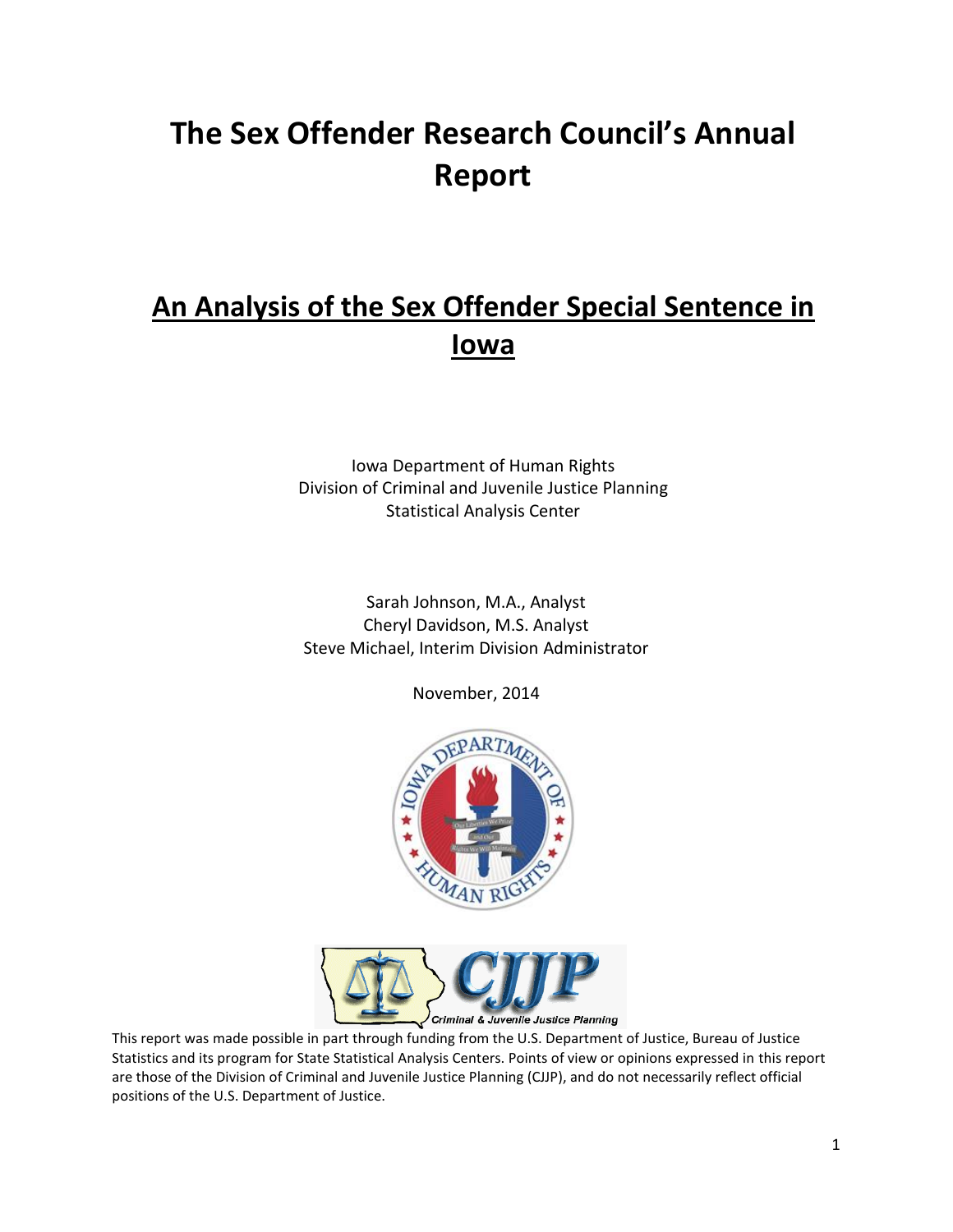Completion of this report fulfills the Division of Criminal and Juvenile Justice's Sex Offender Research Council's (SORC) legislative obligations outlined in Iowa Code §216A.139(4)(B). This section of the Iowa Code instructs the SORC to examine "the cost and effectiveness of special sentences pursuant to chapter 903B."<sup>1</sup>

On September 30<sup>th</sup>, 2014 Iowa's Sex Offender Research Council chose to endorse the following report.

 1 Iowa Code 216A:139(4)(b).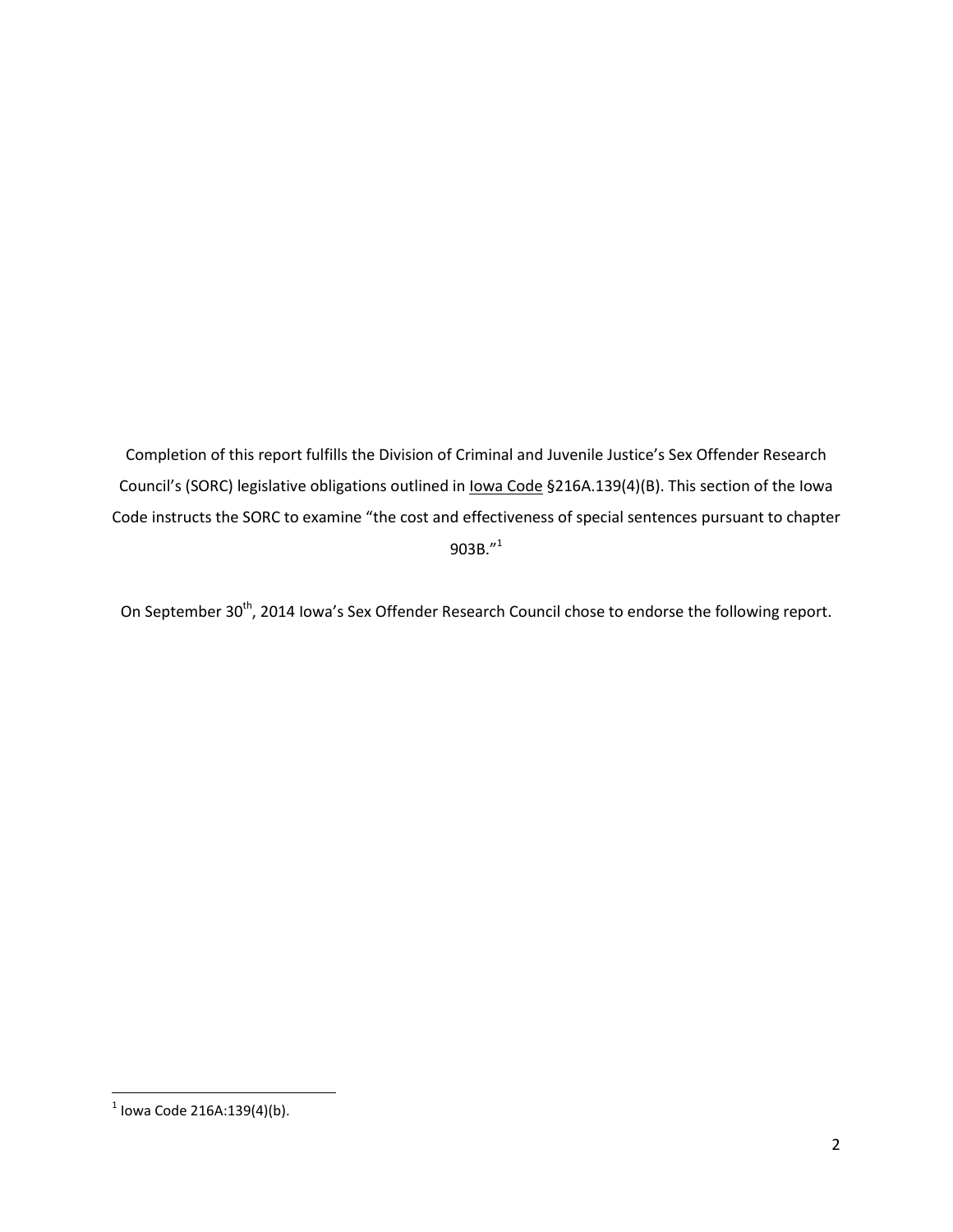# **Contents**

| Table 8: Cost of Supervision for the Special Sentence and Comparison Sample  23             |  |
|---------------------------------------------------------------------------------------------|--|
|                                                                                             |  |
|                                                                                             |  |
|                                                                                             |  |
|                                                                                             |  |
|                                                                                             |  |
|                                                                                             |  |
|                                                                                             |  |
|                                                                                             |  |
| Table 10: Colorado and Iowa's Offense Classes by Sentence Length and Supervision Length  29 |  |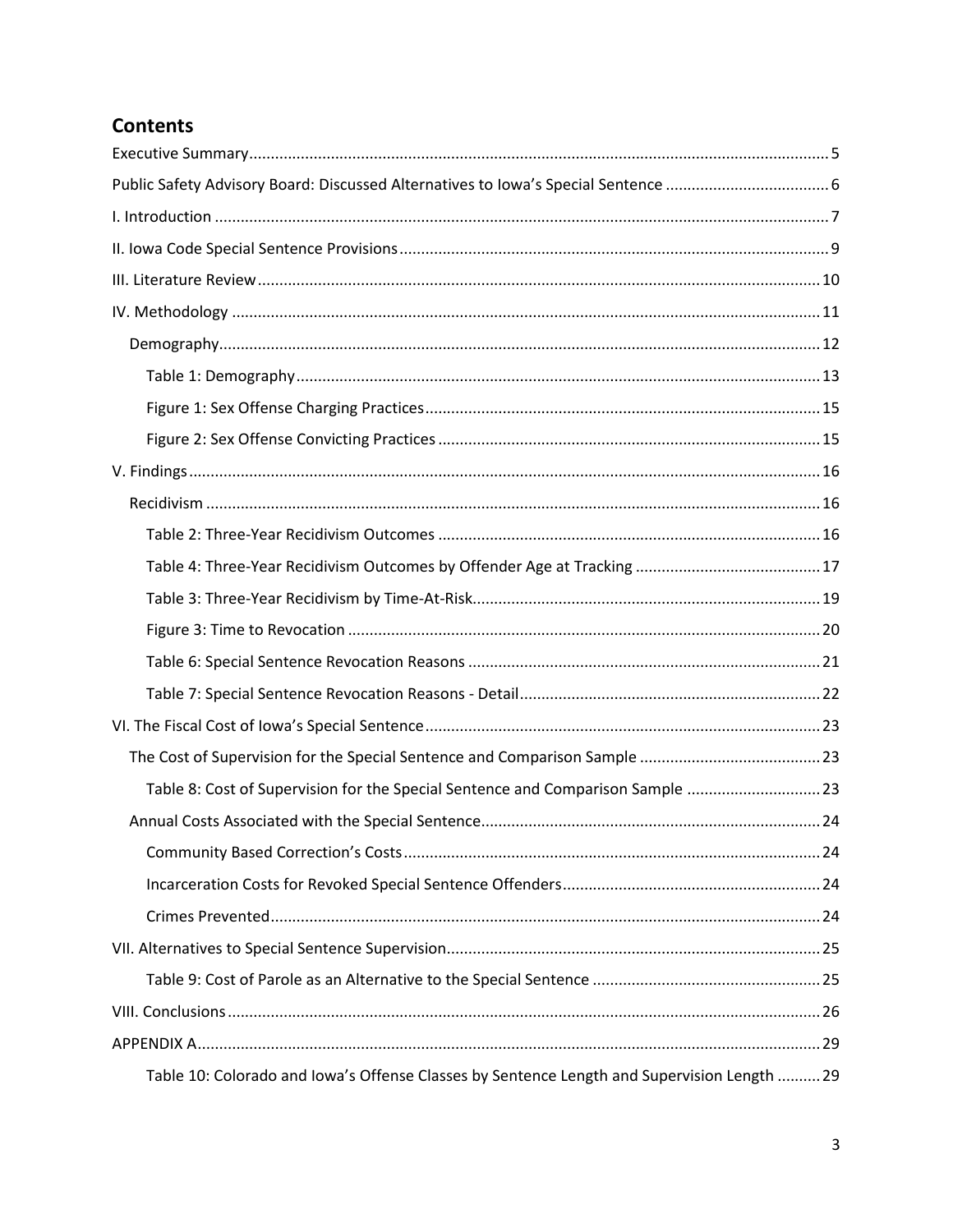| Table 11: Colorado's Crimes Subject to Lifetime Supervision by Offense Class and Sentence Length    |
|-----------------------------------------------------------------------------------------------------|
|                                                                                                     |
| Table 12: Sex Offense Charging and Convicting Practices for Offenders Convicted of a Sex Offense 30 |
|                                                                                                     |
|                                                                                                     |
|                                                                                                     |
|                                                                                                     |
|                                                                                                     |
|                                                                                                     |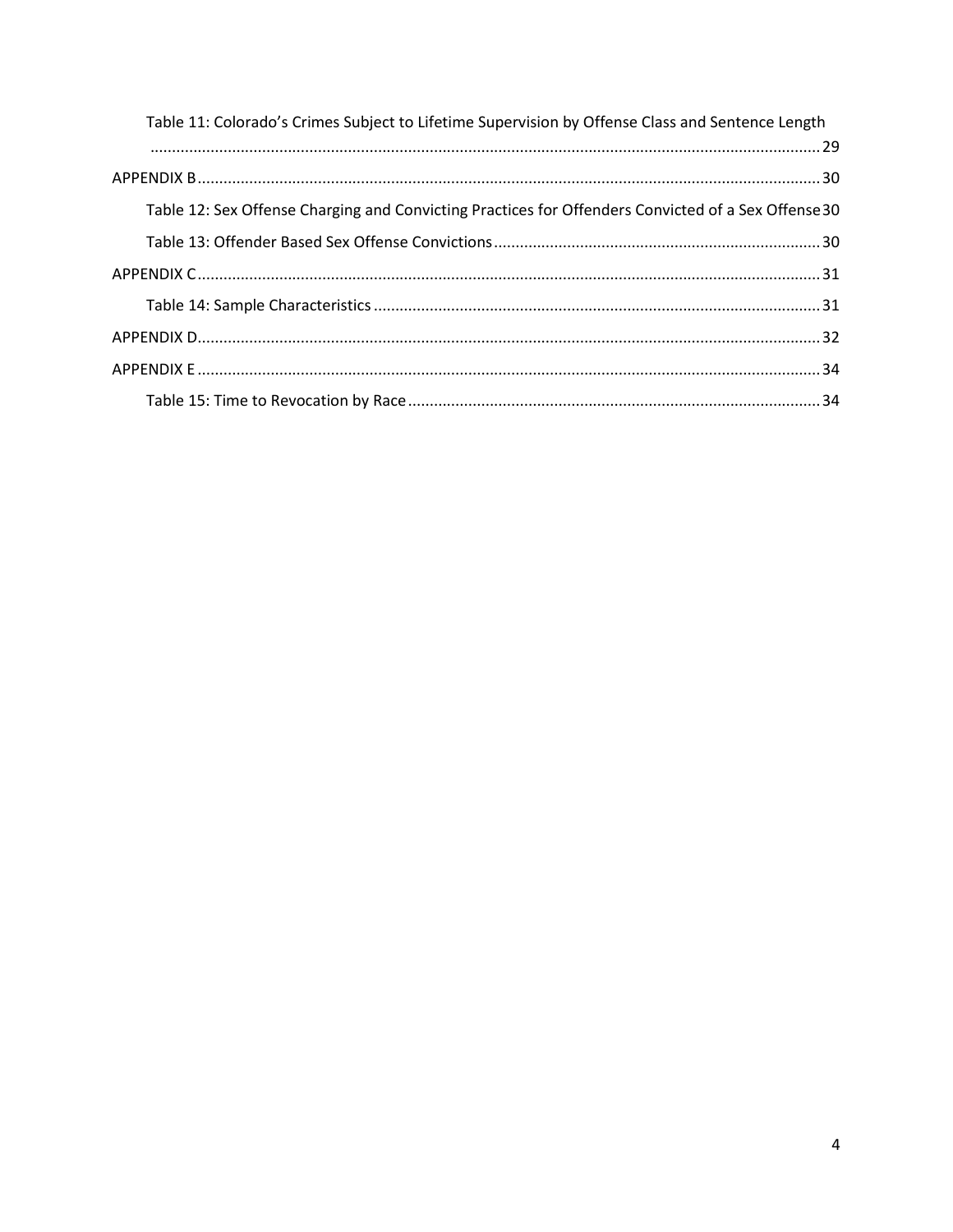#### **Executive Summary**

<span id="page-4-0"></span>An obligation of the Sex Offender Research Council outlined in Iowa Code §216A.139 (4)(B) instructs the board to examine the "the cost and effectiveness of special sentences pursuant to chapter 903B."<sup>2</sup> The special sentence places offenders convicted of offenses in lowa Code §709 (sex offenses), §726.2 (incest), and §728.12 (1), (2), or (3) (sexual exploitation) on either 10-year or life-time community supervision based solely upon the offense class of conviction. Offenders convicted of A, B, and C felony sex offenses receive life-time community supervision and D felony and misdemeanor offenders receive 10-year supervision sentences (§903B, Code of Iowa).

To study the effects of the special sentence, two groups of sex offenders were analyzed: those serving a special sentence and a pre-special sentence cohort of offenders. Recidivism rates were compared between the two groups over a three-year period. For the special sentence group, the recidivism tracking period began at the beginning of an offender's special sentence supervision start date. For the comparison group, the recidivism tracking period was observed following an offender's sentence expiration, meaning that they were not under any type of correctional supervision when examined. Due to the high rate of special sentence revocations, recidivism rates by time-at-risk were also observed.

Findings indicate there were no significant differences in new sex offense convictions between the special sentence and comparison group. However, the special sentence group had lower rates of new convictions than the comparison group. The high rate of revocation among the special sentence group, in particular those revocations for inappropriate behaviors specific to sex offenders, may have prevented reoffending and reconviction in some cases; however, it is impossible to estimate the extent to which this occurred. Revocations for technical offenses were higher than revocations for new convictions.

While it is difficult to determine if crime is avoided through application of the special sentence, it is noteworthy that baseline sexual reoffending is exceptionally low with or without supervision; however the cost to implement the special sentence supervision is very high. The special sentence currently costs community corrections approximately \$5.6 million annually. Additional costs are incurred when offenders are revoked from the special sentence and re-incarcerated. Removal of some offenders from the special sentence has the potential for cost containment, although this figure is difficult to determine given the unknown estimates of potential offenders removed from the special sentence.

 $\overline{\phantom{a}}$ 

5

 $2^{2}$  lowa Code 216A:139(4)(b).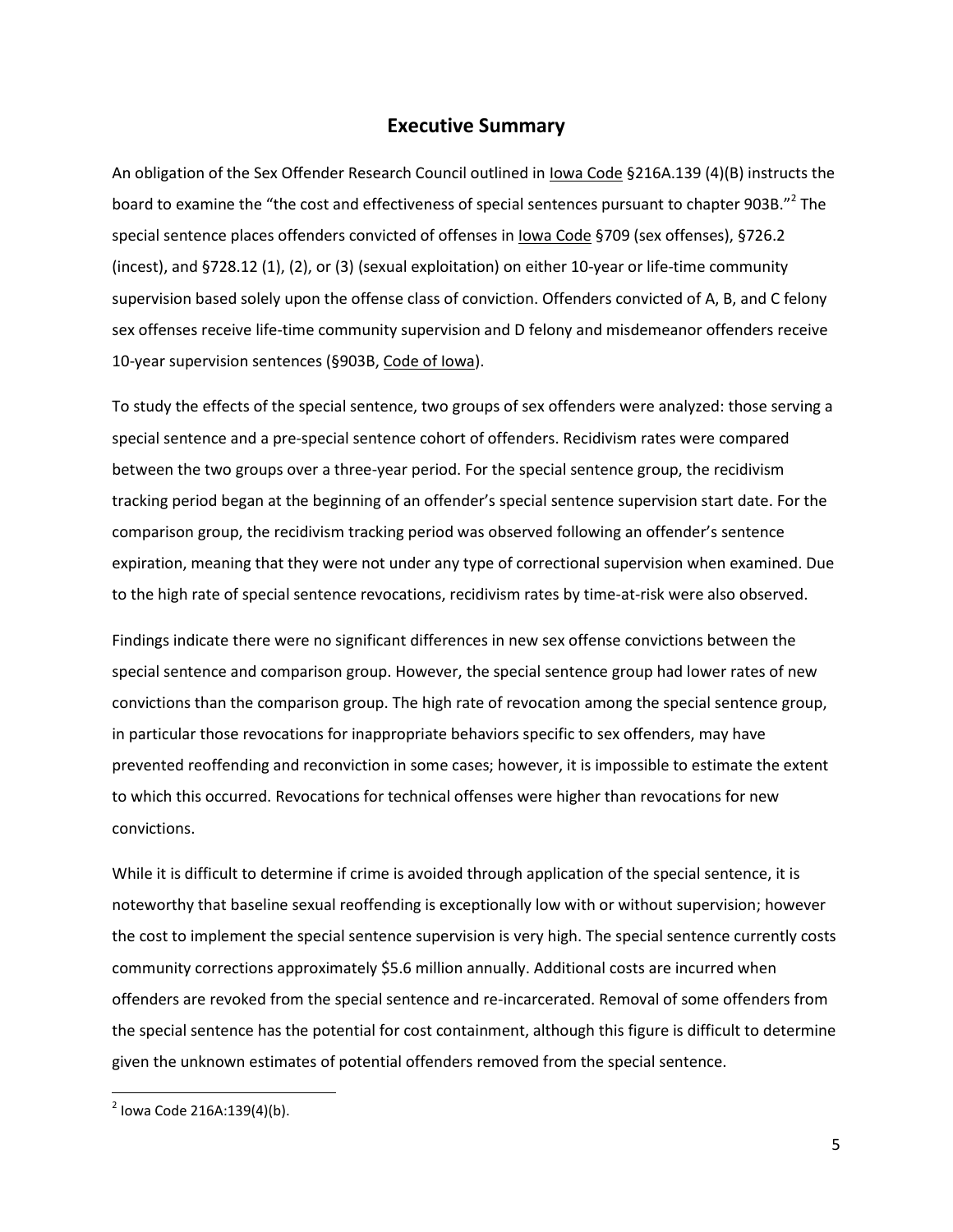# <span id="page-5-0"></span>**Sex Offender Research Council's Recommendation to Modify Iowa's Special Sentence**

Baseline sexual re-offending rates are low regardless of whether an individual is supervised via the special sentence or not, yet the special sentence is mandatory for anyone who is convicted of a sex offense. The cost of special sentence supervision heavily taxes correctional resources with little, if any, positive impact on public safety.

The Public Safety Advisory Board (PSAB) met on September 24, 2014 and discussed this analysis evaluating the effectiveness of Iowa's sex offender special sentence. Some board members discussed alternatives to the current special sentence policy. Then on September 30, 2014 the Sex Offender Research Council (SORC) met to also discuss the analysis. The SORC chose to endorse this analysis and made a recommendation to change the current special sentence policy. The impetus for the SORC policy recommendation came from the policy alternatives initially discussed by the PSAB. The SORC would like to acknowledge and thank the PSAB for their initial discussion of special sentence policy alternatives.

At a joint meeting of the PSAB and SORC on November 19, 2014 both entities recommend the following policy changes to Iowa's special sentence:

Imposition of the special sentence would remain as it is today, with the added provision to give the court the opportunity to review and reduce the special sentence. The change to current policy will be to allow the court to remove an offender from the special sentence supervision based on an evidentiary hearing that reviews information believed to be pertinent to special sentence placement (the nature of the sex offense, the offender's institutional behavior, sex offender treatment compliance, court mandate compliance, victim impact, risk assessment, etc.). This information would then be utilized by the judge to render a judgment as to whether or not continued special sentence supervision is appropriate.

The SORC and PSAB also recommend that additional funding should be directed towards early and effective treatment for sex offenders.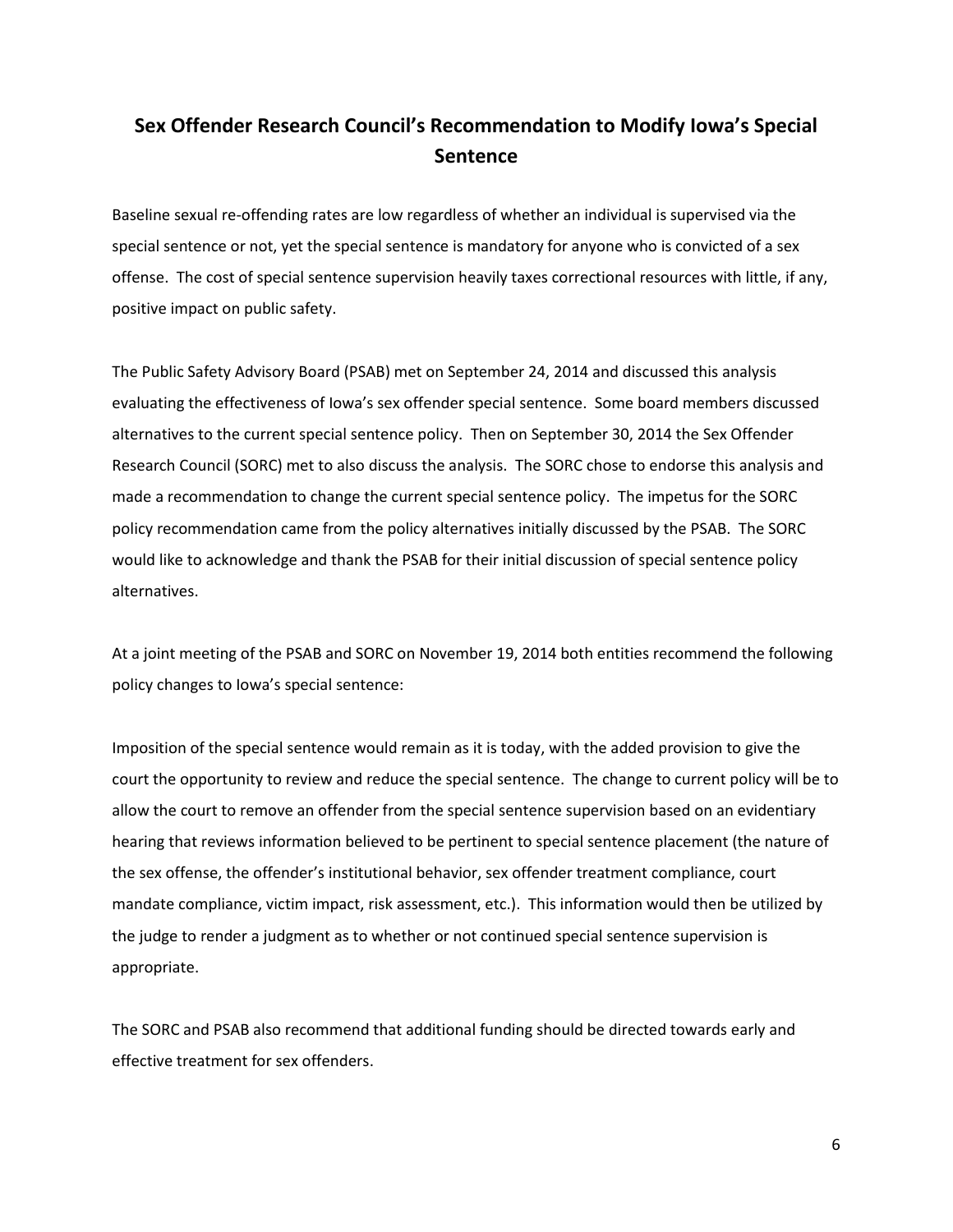### **I. Introduction**

<span id="page-6-0"></span>"In 2005, legislation was passed to increase penalties for certain sex offenses and create 'special sentences' that place sex offenders on community supervision after completing their original sentences. The special sentence places offenders convicted of offenses in Iowa Code §709 (sex offenses), §726.2 (incest), and §728.12 (1), (2), or (3) (sexual exploitation) on either 10-year or life-time community supervision based solely upon the offense class of conviction, with offenders convicted of A, B, and C felony sex offenses receiving life-time community supervision and D felony, serious and aggravated misdemeanor offenders receiving 10-year supervision sentences (§903B, Code of Iowa). At that time, §692A, the Sex Offender Registry section of the Code, was also amended to link length of registration for some offenders to the special sentence length."<sup>3</sup>

Support for long supervision periods for sex offenders is based on several key assumptions:

- "sex offending can be a life-long, chronic pattern of abusive behavior;
- sex offenders often can control sex offending behavior, but do not always voluntarily choose to;
- lengthy probation or parole terms allow supervising officers to respond diligently to offender risks and needs;
- and it is wiser to decrease probation terms as offenders progress than to lack the ability to increase them when more supervision and surveillance is necessary".<sup>4</sup>

Proponents of special sentences assert that extended surveillance may prevent future victimization by allowing officers insight into offender behavior or lifestyle changes which may influence the probability of re-offense.<sup>5</sup> Critics of special sentences argue that the baseline rate of sexual re-offense for sex offenders tends to be low and that the special sentence taxes correctional resources with little effect on public safety. It should also be remembered that generally sex crimes are underreported and "the incidence of rape is much higher than federal statistics suggest".<sup>6</sup>

<sup>&</sup>lt;sup>3</sup> The Division of Criminal and Juvenile Justice Planning, 2012. Iowa Sex Offender Research Council. Report to the General Assembly. [http://www.humanrights.iowa.gov/cjjp/images/pdf/SORC\\_1-12\\_Final\\_Report.pdf.](http://www.humanrights.iowa.gov/cjjp/images/pdf/SORC_1-12_Final_Report.pdf) P. 6 4 Community Supervision of the Sex Offender: An Overview of Current and Promising Practices. January, 2002. <http://www.csom.org/pubs/supervision2.html>

<sup>&</sup>lt;sup>5</sup> Ibid, with reference from the Center for Sex Offender Management (In Press). Lifetime Supervision for Sex Offenders: Emerging Practices and Their Implications. Silver Spring, MD.

 $<sup>6</sup>$  Koss, M.P. 2010. The Under Detection of Rape: Methodological Choices Influence Incidence Estimates.</sup> [http://onlinelibrary.wiley.com/doi/10.1111/j.1540-4560.1992.tb01157.x/abstract.](http://onlinelibrary.wiley.com/doi/10.1111/j.1540-4560.1992.tb01157.x/abstract)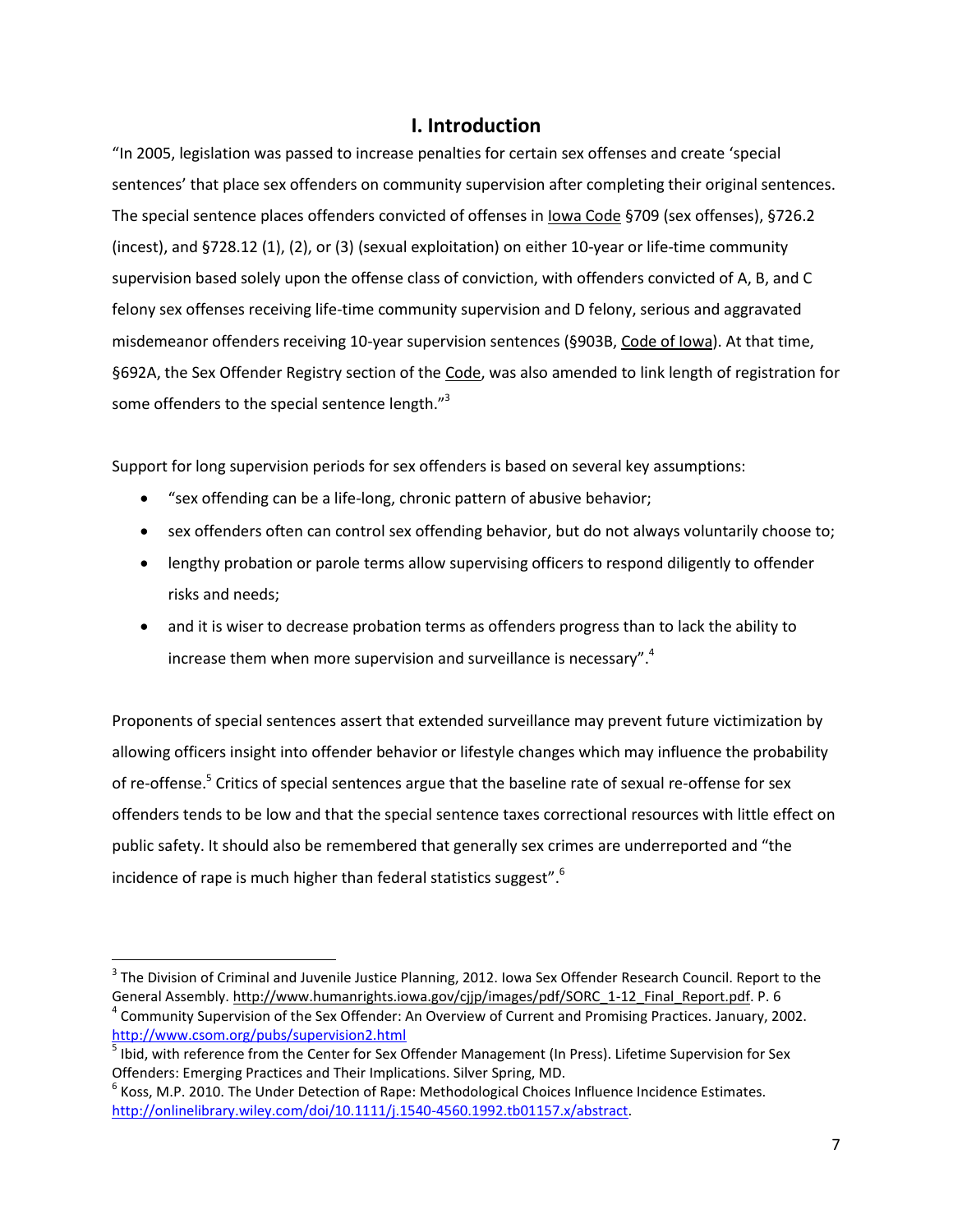The purpose of this study is to shed light on the effectiveness of the special sentence in terms of the amount of crime it prevents versus the additional costs of monitoring offenders. In particular, the study aims to answer the following questions:

- 1) Does the special sentence reduce sex offense convictions?
- 2) Does the special sentence reduce new convictions in general?
- 3) Does the special sentence increase monitoring?
- 4) What are the costs associated with the special sentence?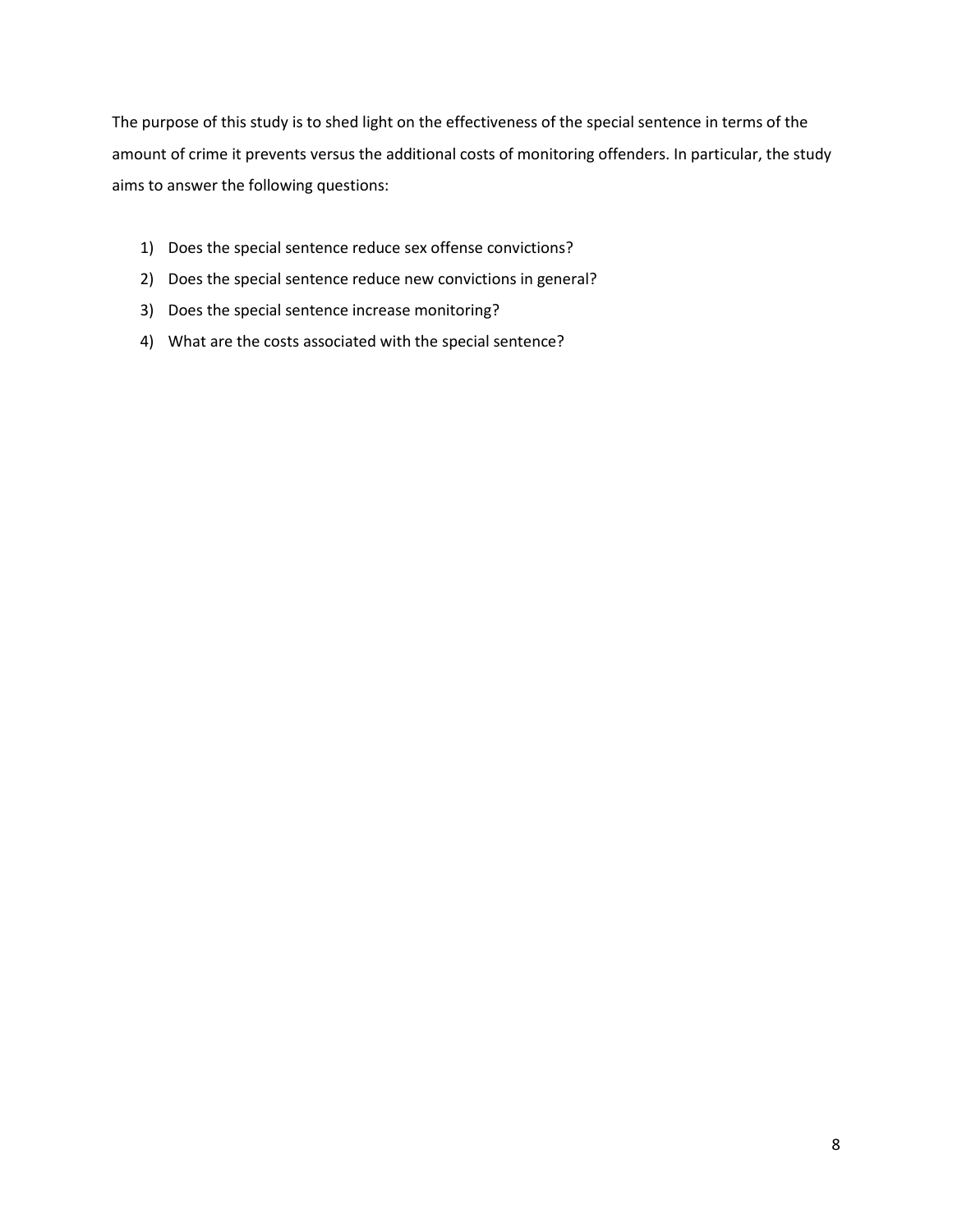#### **II. Iowa Code Special Sentence Provisions**

#### <span id="page-8-0"></span>§903B.1 Special sentence — class "B" or class "C" felonies:

"A person convicted of a class 'C' felony or greater offense under chapter 709, or a class 'C' felony under section 728.12, shall also be sentenced, in addition to any other punishment provided by law, to a special sentence committing the person into the custody of the director of the Iowa department of corrections for the rest of the person's life, with eligibility for parole as provided in chapter 906. The board of parole shall determine whether the person should be released on parole or placed in a work release program. The special sentence imposed under this section shall commence upon completion of the sentence imposed under any applicable criminal sentencing provisions for the underlying criminal offense and the person shall begin the sentence under supervision as if on parole or work release. The person shall be placed on the corrections continuum in chapter 901B, and the terms and conditions of the special sentence, including violations, shall be subject to the same set of procedures set out in chapters 901B, 905, 906, and chapter 908, and rules adopted under those chapters for persons on parole or work release. The revocation of release shall not be for a period greater than two years upon any first revocation, and five years upon any second or subsequent revocation. A special sentence shall be considered a category 'A' sentence for purposes of calculating earned time under section 903A.2."

#### §903B.2 Special sentence - class "D" felonies or misdemeanors:

"A person convicted of a misdemeanor or a class 'D' felony offense under chapter 709, section 726.2, or section 728.12 shall also be sentenced, in addition to any other punishment provided by law, to a special sentence committing the person into the custody of the director of the Iowa department of corrections for a period of ten years, with eligibility for parole as provided in chapter 906. The board of parole shall determine whether the person should be released on parole or placed in a work release program. The special sentence imposed under this section shall commence upon completion of the sentence imposed under any applicable criminal sentencing provisions for the underlying criminal offense and the person shall begin the sentence under supervision as if on parole or work release. The person shall be placed on the corrections continuum in chapter 901B, and the terms and conditions of the special sentence, including violations, shall be subject to the same set of procedures set out in chapters 901B, 905, 906, and 908, and rules adopted under those chapters for persons on parole or work release. The revocation of release shall not be for a period greater than two years upon any first revocation, and five years upon any second or subsequent revocation. A special sentence shall be considered a category 'A' sentence for purposes of calculating earned time under section 903A.2."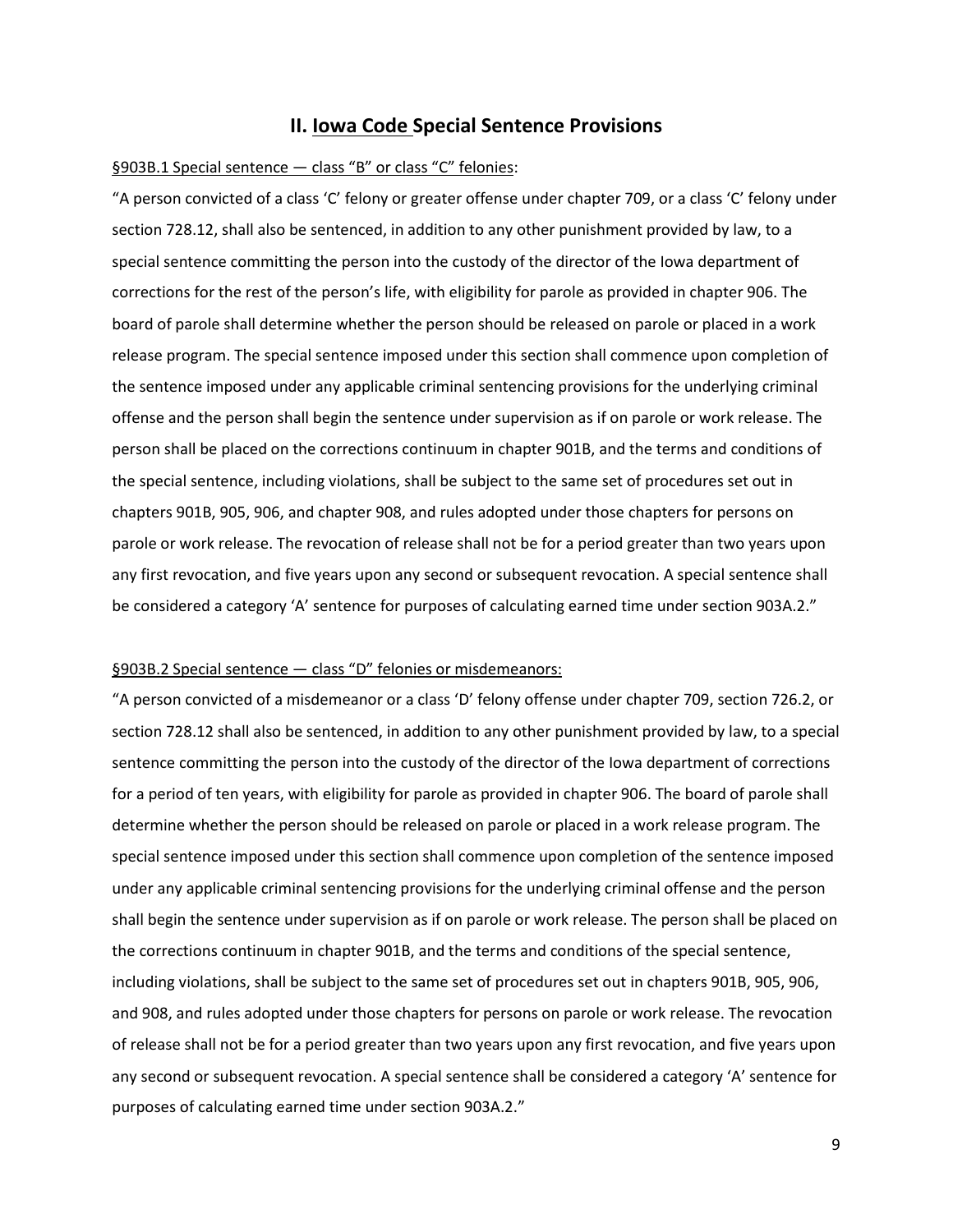#### **III. Literature Review**

<span id="page-9-0"></span>Many states have adopted some form of lifetime supervision for offenders who commit certain sex offenses. However, due to the relatively recent emergence of these provisions, only a few evaluations of the effectiveness of these mandates are available.<sup>7</sup>

Colorado is one such state that released a report in 2013 identifying the recidivism of sex offenders on lifetime supervision. The analysis included 97 offenders whose lifetime supervision was terminated between FY2012-FY2013. The analysis revealed that only 3.1% (3) of the terminations were revocations for new felonies and 2.1% (2) for new misdemeanors. The majority, of the terminations were due to revocations for technical violations (50%, n=49). Other reasons for terminations included absconding (19), successful termination (17), death (5), and deportation (2).  $8$ 

The sentence lengths for various felony level offenses are fairly comparable between Iowa and Colorado, making a comparison between Colorado and Iowa a valid one. See Appendix A for a list of Iowa and Colorado's offense classes by sentence length and a complete list of the Colorado sex crimes subject to lifetime supervision.

As shown in the Colorado study, offenders serving lifetime supervision have low re-offense rates, although it is difficult to know the extent to which the low recidivism rate is attributable to the lifetime supervision because sex offenders tend to have low sex re-offense rates generally.<sup>9</sup> A 2004 Iowa study suggested low recidivism rates for sex offenders released from prison. The study found that B,C, and D felony offenders had a new felony arrest rate of approximately 12.5%-14.4% and a new sex offense arrest rate of 4.7% after a three-year tracking period.<sup>10</sup> This analysis will add to existing literature by comparing recidivism differences between special sentence offenders and a comparable group of offenders who were convicted prior to the enactment of the special sentence mandate.

 $^7$  Case Studies on the Center for Sex Offender Management's National Resource Sites, "Conditions Adapted from the Maricopa County, Arizona; Westchester County, New York; and the Jackson County, Oregon, Probation Departments," 2nd Edition Revised, April 2001.

 $^8$  Colorado Department of Corrections. 2013. Lifetime Supervision of Sex Offenders: Annual Report.

<sup>9</sup> Durose, M., Langan, P., & Schmitt, E. 2003. Recidivism of Sex Offenders Released from Prison in 1994. Bureau of Justice Statistics.

<sup>&</sup>lt;sup>10</sup> Violent Recidivism in Iowa, released June, 2004, by the Division of Criminal and Juvenile Justice Planning.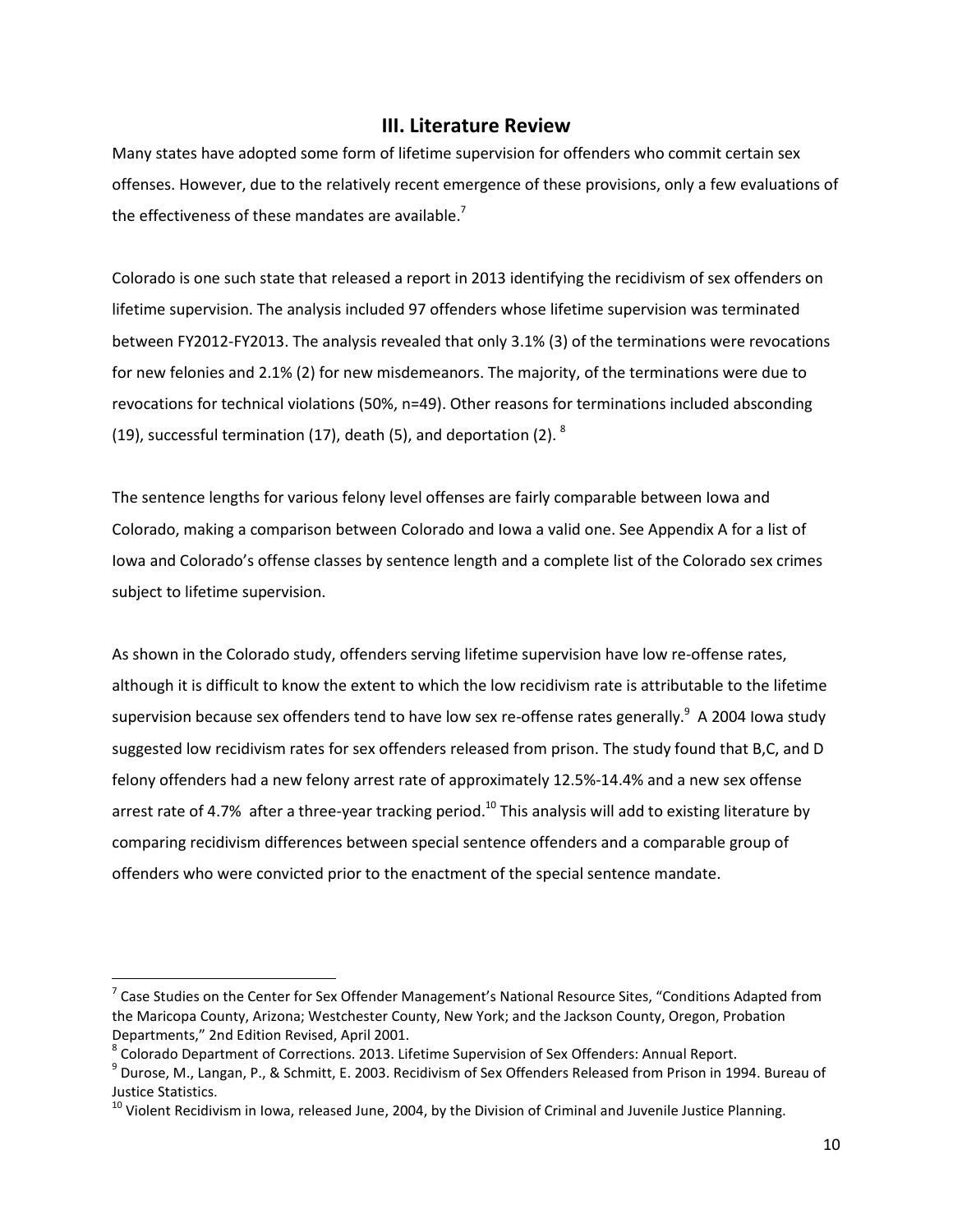#### **IV. Methodology**

<span id="page-10-0"></span>To study the effects of the special sentence, two groups of male sex offenders were analyzed: those serving a special sentence and a pre-special sentence cohort of offenders. The study group included offenders who were convicted after implementation of the special sentence of a sex offense carrying special sentence supervision (903B.1 or 903B.2). Offenders who began the special sentence from the time it was enacted in July, 2005 through October, 2010 - to allow for a three year recidivism tracking period - were included in the analysis. Offenders convicted of 903B.1 are required to be on lifetime supervision, while offenders convicted of 903B.2 are required to be on 10-year special sentence supervision. Sex offenders are required to serve their sentence (usually through sentence expiration) on the sex offense before being granted special sentence supervision. However, some offenders begin serving their special sentence while still incarcerated if they are serving time for other charges; for this reason only offenders who began serving their special sentence in the community were examined.

The comparison group included offenders who, prior to enactment of the special sentence in July of 2005, were convicted of sex offenses which would have qualified for placement on the special sentence (Chapter 709, §726.2, or §728.12). Offenders who were supervised by way of prison, parole, work release, or probation and had completed their sentences between 7/1/2001 and 6/30/2005 were included. Offenders in both the special sentence and comparison groups were identified using the Iowa Corrections Offender Network (ICON). For the remainder of the report, these groups will be referenced as the special sentence and comparison groups. Additional information concerning sample reduction can be found in Appendix D. The final sample included 345 special sentence offenders and 332 offenders convicted of a sex offense prior to the implementation of special sentence.

Recidivism data regarding new convictions were obtained through the Justice Data Warehouse (JDW)<sup>11</sup> and data examining special sentence revocations and Iowa prison returns were acquired through the Iowa Department of Correction's (IDOC) Iowa Corrections Offender Network database. Six indicators were used to examine recidivism:

<sup>&</sup>lt;sup>11</sup> "The Justice Data Warehouse (JDW) is a central repository of key criminal and juvenile justice information from the Iowa Court Information System (ICIS) and information from the Iowa Correctional Offender Network (ICON) system. The JDW is located on a platform with the Information Technology Department as one part of the Enterprise Data Warehouse. The JDW is managed by the Division of Criminal and Juvenile Justice Planning (CJJP), Iowa Department of Human Rights. The overall mission of the JDW is to provide the judicial, legislative and executive branches of State Government, and other entities, with improved statistical and decision support information pertaining to justice system activities." http://www.humanrights.iowa.gov/cjjp/jdw/index.html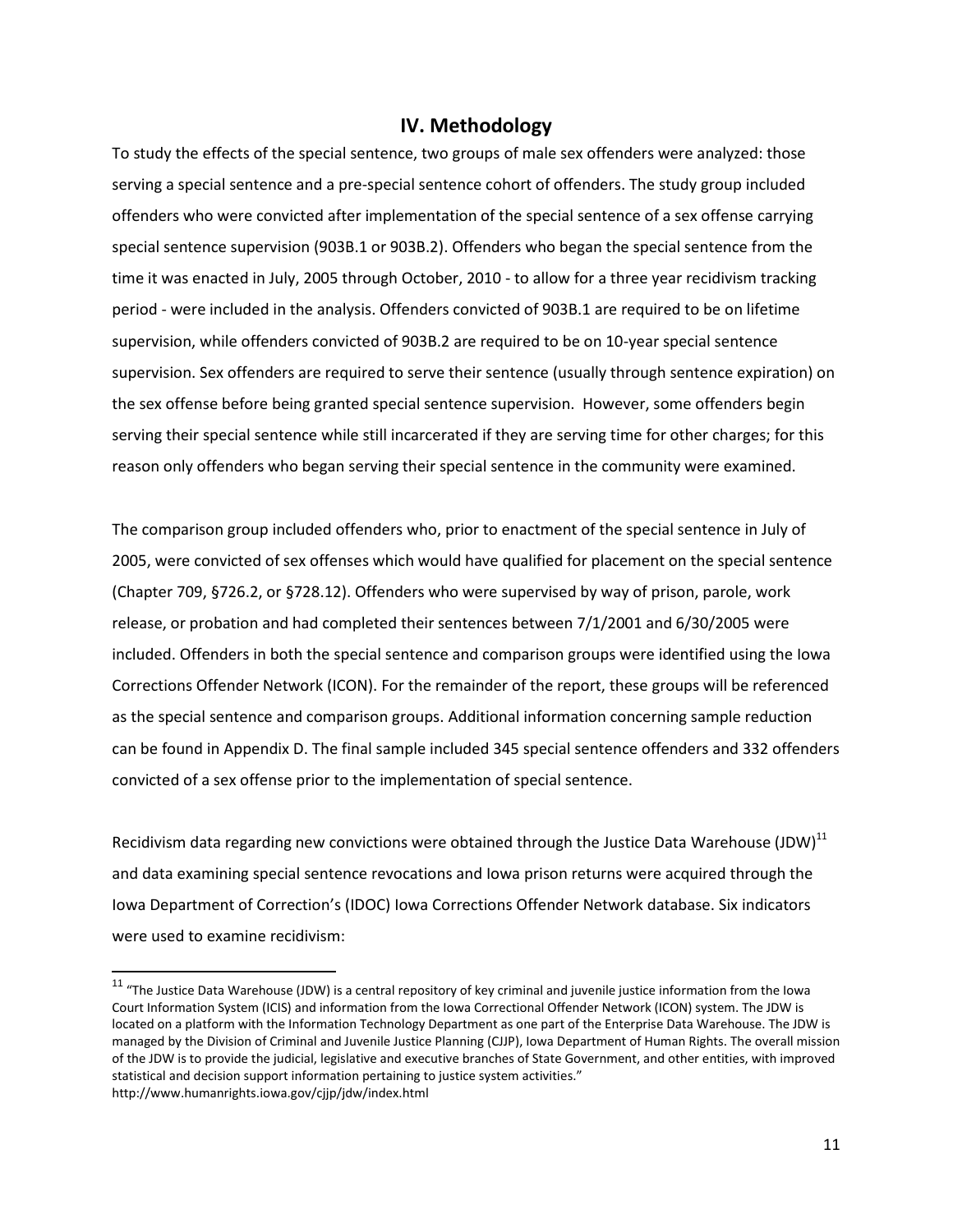- new felony or any misdemeanor conviction $^{12}$ ,
- new felony conviction,
- new sex conviction,
- new felony sex conviction,
- new special sentence revocation,
- and new Iowa prison return.

An additional measure of recidivism included out-of-state arrests resulting in a sex offense conviction. This information was obtained through the Interstate Identification Index (III). However, due to the low proportion of out-of-state sex convictions, recidivism is largely examined by the above categories.

Recidivism was examined for a tracking length of three years. For the special sentence group, the recidivism tracking period began at the beginning of an offender's special sentence supervision start date. For the comparison group, the recidivism tracking period was observed following an offender's sentence expiration, meaning that they were not under any type of correctional supervision when examined. This was done to ensure the group was comparable to the special sentence cohort, having equal opportunity to recidivate and allowing for recidivism tracking from the time they expired their sentences. Due to the high rate-of special sentence revocations, recidivism rates by time-at-risk were also observed.

#### <span id="page-11-0"></span>**Demography**

 $\overline{\phantom{a}}$ 

As stated above, this sample only included male offenders. The special sentence and comparison groups tended to have similar proportions of offenders within each race category. Offenders in the sample tended to be Caucasian. There were significantly more non-Hispanics in the special sentence group than the comparison group. This may in part be due to the fact that many Hispanic offenders who would have otherwise served special sentence supervision were deported prior to starting the supervision, and therefore omitted from the sample $^{13}$ . Also, this may have been attributable to the high percentage of offenders with unknown ethnicities in the comparison group. It is unclear why offenders with unknown ethnicities were more prevalent in the comparison sample, but this may be due to the fact that the comparison group was from an earlier time period when data were not as complete. The special

 $12$  Any misdemeanor conviction includes offenses which are both indictable and non-indictable. Non-indictable offenses tend to be low-level offenses that may not result in any jail time.

 $13$  Data concerning offender deportation was available through the ICON database.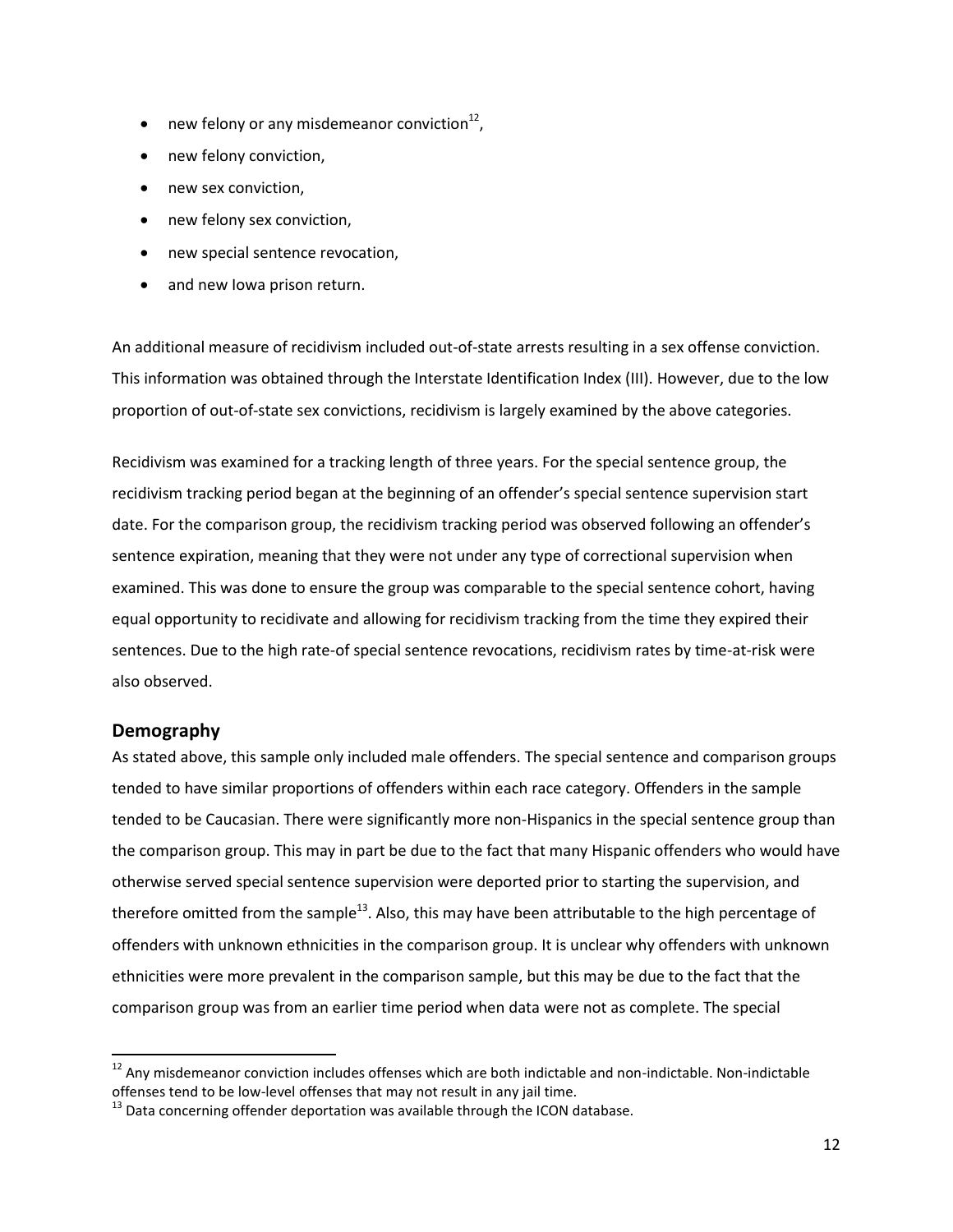sentence group also tended to be younger. There were greater percentages of individuals younger than 25 in the special sentence than the comparison group (32.2% vs. 23.5%) and more offenders aged 31-40 in the comparison group (29.8% vs. 20.3%), findings which reached statistical significance.

<span id="page-12-0"></span>

|                  |                         |       | -9. 72. 7  |       |     |  |  |  |  |
|------------------|-------------------------|-------|------------|-------|-----|--|--|--|--|
|                  | <b>Special Sentence</b> |       | Comparison |       |     |  |  |  |  |
|                  | N                       | %     | N          | %     | N   |  |  |  |  |
| Race             |                         |       |            |       |     |  |  |  |  |
| Caucasian        | 308                     | 89.3% | 298        | 89.7% | 606 |  |  |  |  |
| African-American | 32                      | 9.3%  | 28         | 8.4%  | 60  |  |  |  |  |
| Other            | 5                       | 1.4%  | 6          | 1.8%  | 11  |  |  |  |  |
| <b>Ethnicity</b> |                         |       |            |       |     |  |  |  |  |
| Non-Hispanic*    | 332                     | 96.2% | 284        | 85.5% | 616 |  |  |  |  |
| Hispanic         | 13                      | 3.8%  | 14         | 4.2%  | 27  |  |  |  |  |
| Unknown*         | $\mathbf 0$             | 0.0%  | 34         | 10.2% | 34  |  |  |  |  |
| Age              |                         |       |            |       |     |  |  |  |  |
| $< 25*$          | 111                     | 32.2% | 78         | 23.5% | 189 |  |  |  |  |
| $26 - 30$        | 48                      | 13.9% | 51         | 15.4% | 99  |  |  |  |  |
| $31 - 40*$       | 70                      | 20.3% | 99         | 29.8% | 169 |  |  |  |  |
| 41-50            | 60                      | 17.4% | 62         | 18.7% | 122 |  |  |  |  |
| > 51             | 56                      | 16.2% | 42         | 12.6% | 98  |  |  |  |  |
| Total            | 345                     | 100%  | 332        | 100%  | 677 |  |  |  |  |

**Table 1: Demography**

*\*Significance was calculated at a 95% confidence level*

l

As previously mentioned, the comparison group was reduced so that similar proportions of felons and misdemeanants were studied. While there are significantly more aggravated misdemeanants in the special sentence group than the comparison group, the sample selected is more proportional than the sample prior to the systematic reduction.

In examining supervision practices prior to the study observation period, greater proportions of special sentence offenders were in prison (33.9% vs. 25.6%) or jail (10.1% vs. 0.0%), while greater proportions of comparison group offenders were on probation (68.7% vs. 51.6%) or parole (4.5% vs. 0.9%), findings which reached statistical significance<sup>14</sup>. These differences may likely be due to changes in sentencing and parole policy rather than a change in the types of offenders convicted of sex offenses. Data concerning the figures mentioned above can be found in Appendix C.

<sup>&</sup>lt;sup>14</sup> Information concerning supervision status was derived from the ICON database and reflects the primary supervision status.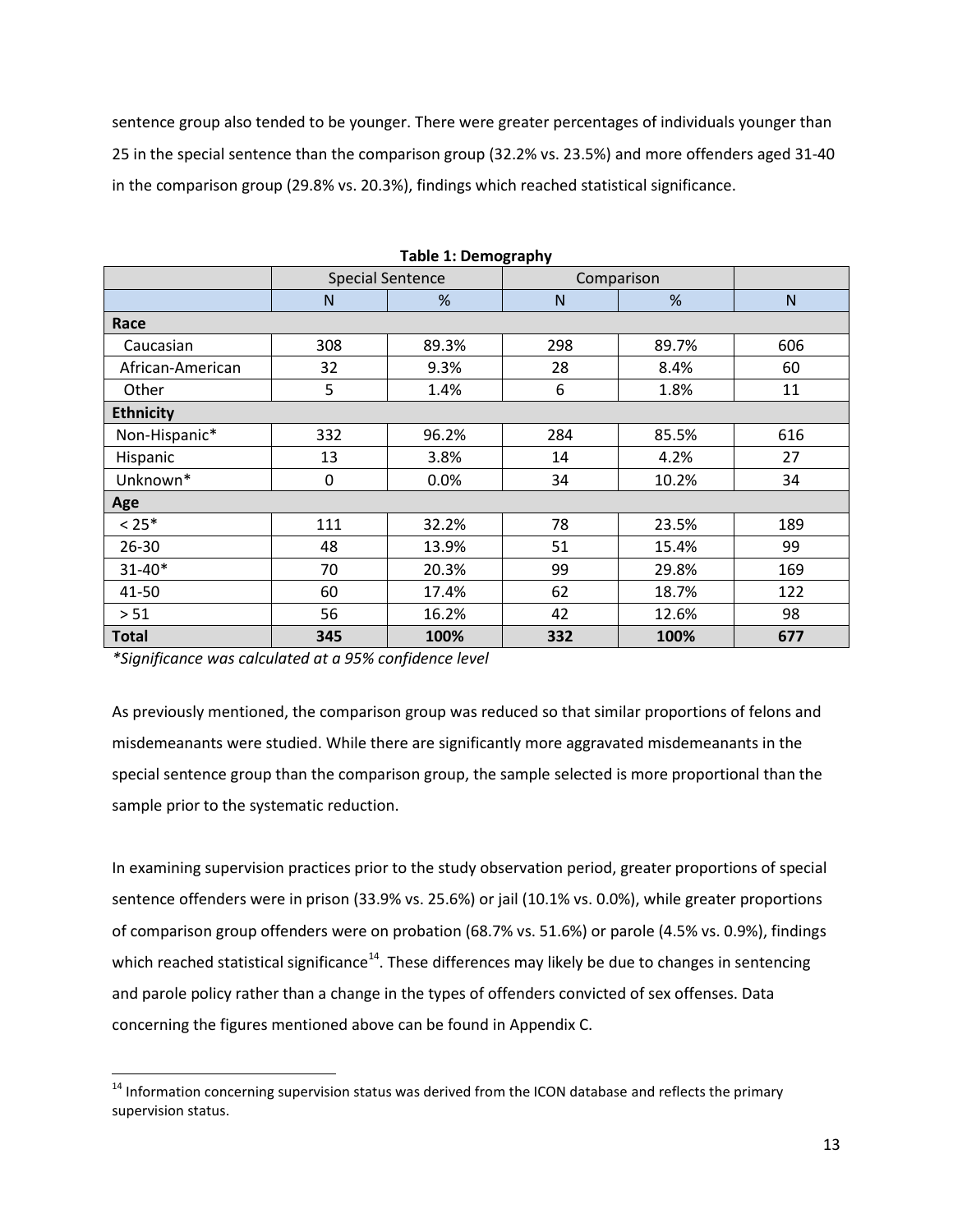The most common convicting crimes for this sample were assault with intent to commit sexual abuse (226), indecent exposure (136), and lascivious acts with a child (104). There were significantly more offenders convicted of assault with intent to commit sexual abuse in the special sentence group (40.3% vs. 26.2%) and significantly more offenders convicted of indecent exposure in the comparison group (23.5% vs. 16.8%).

Additional analysis revealed that while offenders in the comparison group were more likely to have their charges reduced, the above variations between the groups still persisted when observing arrest rates for intent to commit sexual abuse and indecent exposure. One may expect the special sentence group to have higher rates of charge reduction due to the existence of special sentence supervision, but this sample of offenders likely has low rates due to the eligibility criteria of the study (a sex offense conviction requiring the special sentence). Offenders *charged* with sex offenses may have greater degrees of charge reduction being convicted of non-sex crimes, but this would not have been evident in this analysis (data described in the text above can be found in Appendix C).

The data below examines charging and convicting practices for *all sex offenders* prior to and following the implementation of the special sentence. Following implementation of the special sentence, convictions of D felonies declined while convictions for C felonies increased, likely attributable to the addition of new Class C Lascivious Acts provisions. The charts below outline charging and convicting practices of offenders convicted of sex offenses now reserved for special sentence supervision. Data details for the charts are available in Appendix B.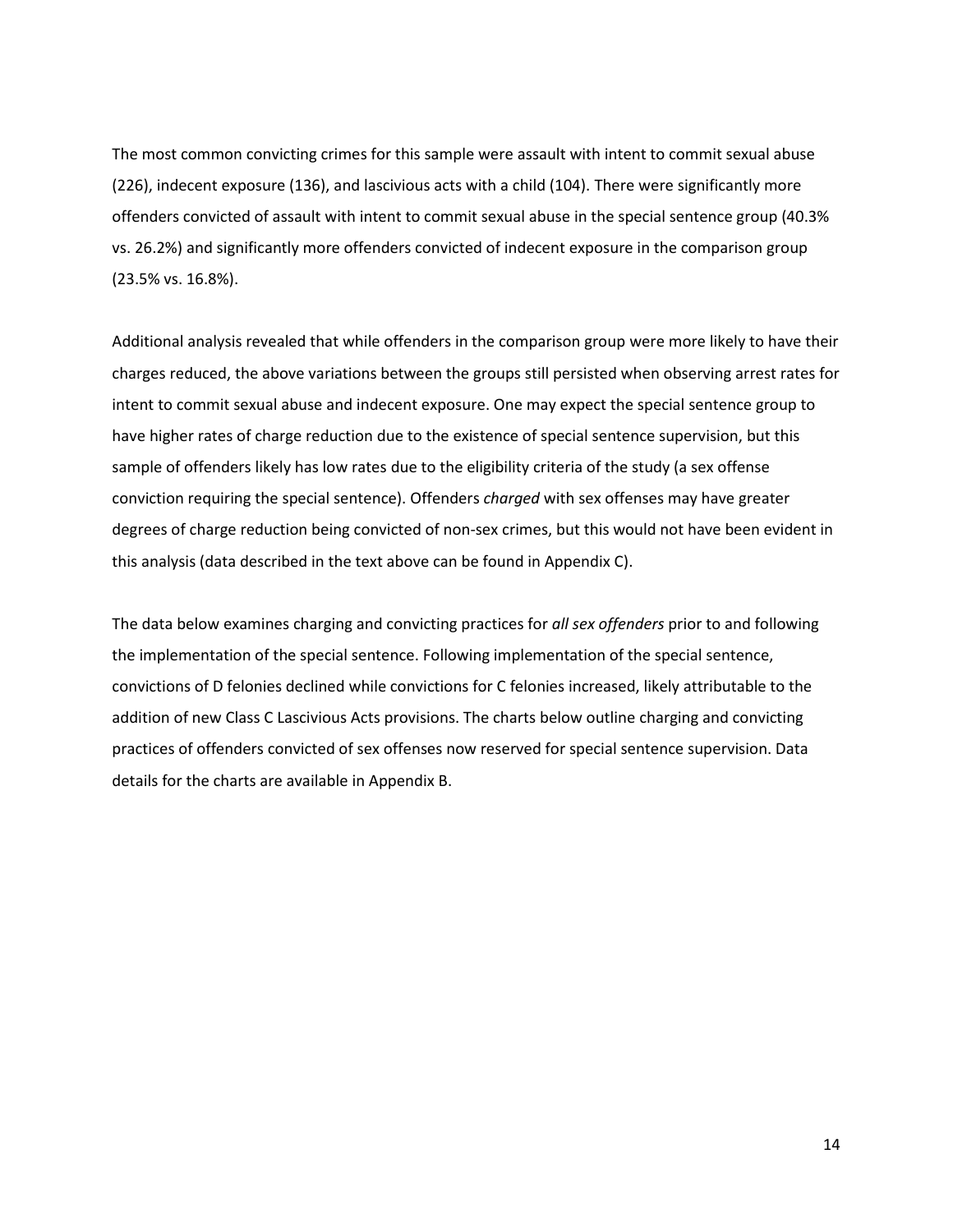<span id="page-14-0"></span>

Figure 1: Sex Offense Charging Practices<sup>15</sup>

Source: Justice Data Warehouse (JDW)

<span id="page-14-1"></span>

**Figure 2: Sex Offense Convicting Practices**

Source: Justice Data Warehouse (JDW)

 $^{15}$  Includes §709 (sex offenses), 728.12 (sexual exploitation), and 726.2 (incest) offenses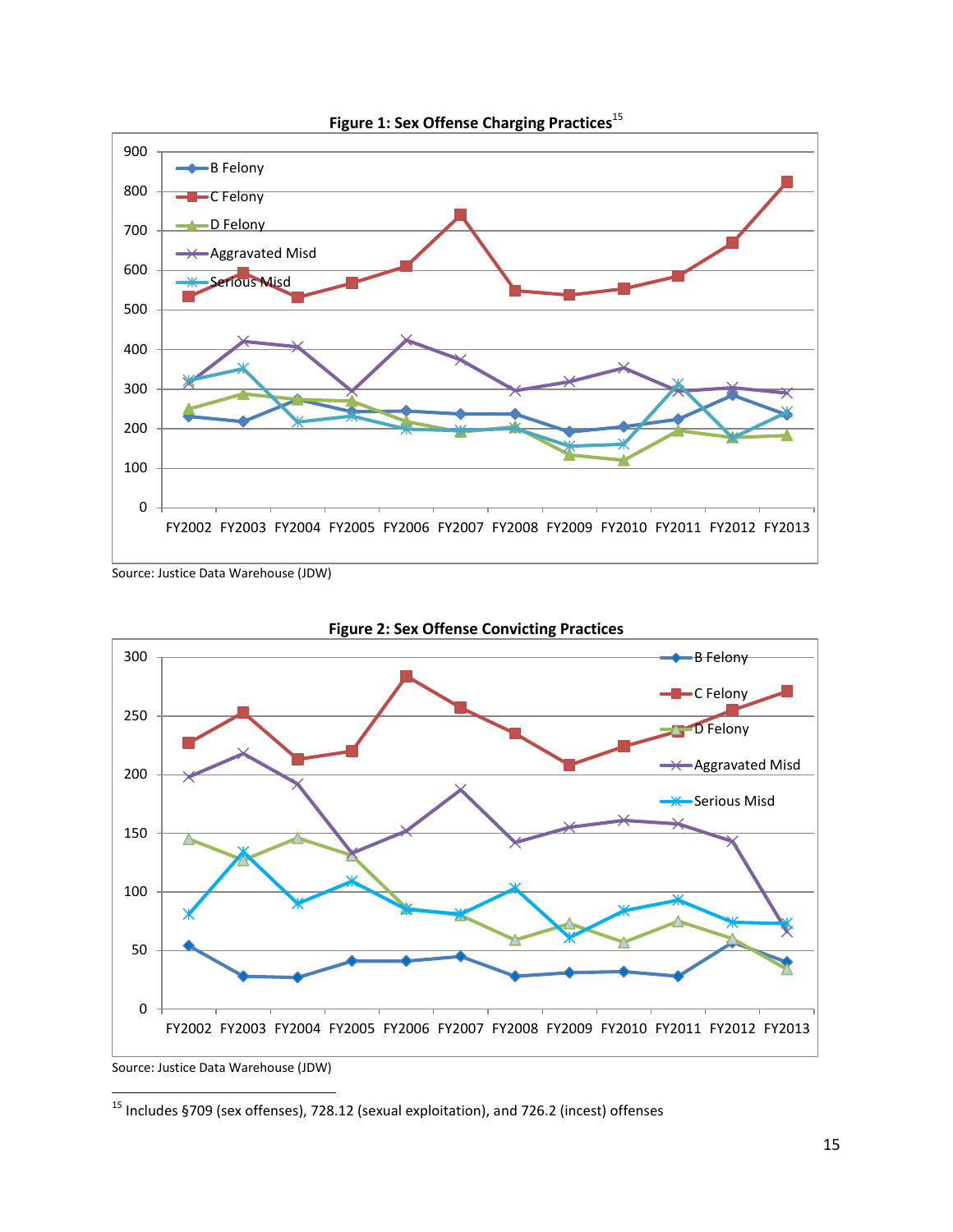### **V. Findings**

#### <span id="page-15-1"></span><span id="page-15-0"></span>**Recidivism**

Examination of three-year recidivism data found that the comparison group had higher rates of new convictions compared to special sentence offenders (33.1% vs. 16.8%), a finding which reached statistical significance. The groups had fairly similar recidivism rates at three years in the areas of new felony convictions, new sex convictions, and new felony sex convictions. Out-of-state arrest records indicate that three offenders in the comparison group and no offenders in the special sentence group were arrested out-of-state for a sex offense conviction during the tracking period.

Special sentence offenders had significantly higher rates of Iowa prison returns at three years than the comparison group (44.1% vs. 6.6%), which is likely attributable to the high revocation rate of the special sentence group (46.1%). Much of the special sentence revocation was due to technical violations, not new crime committed, as only 16.8% of offenders received any new conviction.

In examining the average length of time to first recidivism event, the special sentence and comparison groups had similar lengths to any new conviction (14 months vs. 14.3 months) but the special sentence group returned to prison much faster than the comparison group (10.8 months vs. 20.6 months). An offender could have more than one offense within each recidivism category but was only counted once within a category. For instance, if an offender had a new felony sex conviction, this conviction would also be present in the areas of new conviction, new sex conviction, and new felony conviction.

<span id="page-15-2"></span>

|                                                           |         | <b>Special Sentence</b> | Comparison | Total |     |  |
|-----------------------------------------------------------|---------|-------------------------|------------|-------|-----|--|
|                                                           | N Recid | %                       | N Recid    | %     | N   |  |
| New Conviction*                                           | 58      | 16.8%                   | 110        | 33.1% | 168 |  |
| New Sex Conviction                                        | 4       | 1.2%                    |            | 2.1%  | 11  |  |
| New Felony Conviction                                     | 8       | 2.3%                    | 15         | 4.5%  | 23  |  |
| New Felony Sex Conviction                                 | 2       | 0.6%                    |            | 0.3%  | 3   |  |
| <b>Special Sentence Revocation</b>                        | 159     | 46.1%                   |            |       |     |  |
| lowa Prison Return*                                       | 152     | 44.1%                   | 22         | 6.6%  | 173 |  |
| Average Length of Time (Months) to First Recidivism Event |         |                         |            |       |     |  |
| <b>New Conviction</b>                                     |         | 14.0                    | 14.3       |       |     |  |
| Jowa Prison Return                                        |         | 10.8                    | 20.6       | --    |     |  |
| <b>Total</b>                                              | 345     |                         | 332        |       | 677 |  |

**Table 2: Three-Year Recidivism Outcomes**

*\*Significance was calculated at a 95% confidence level*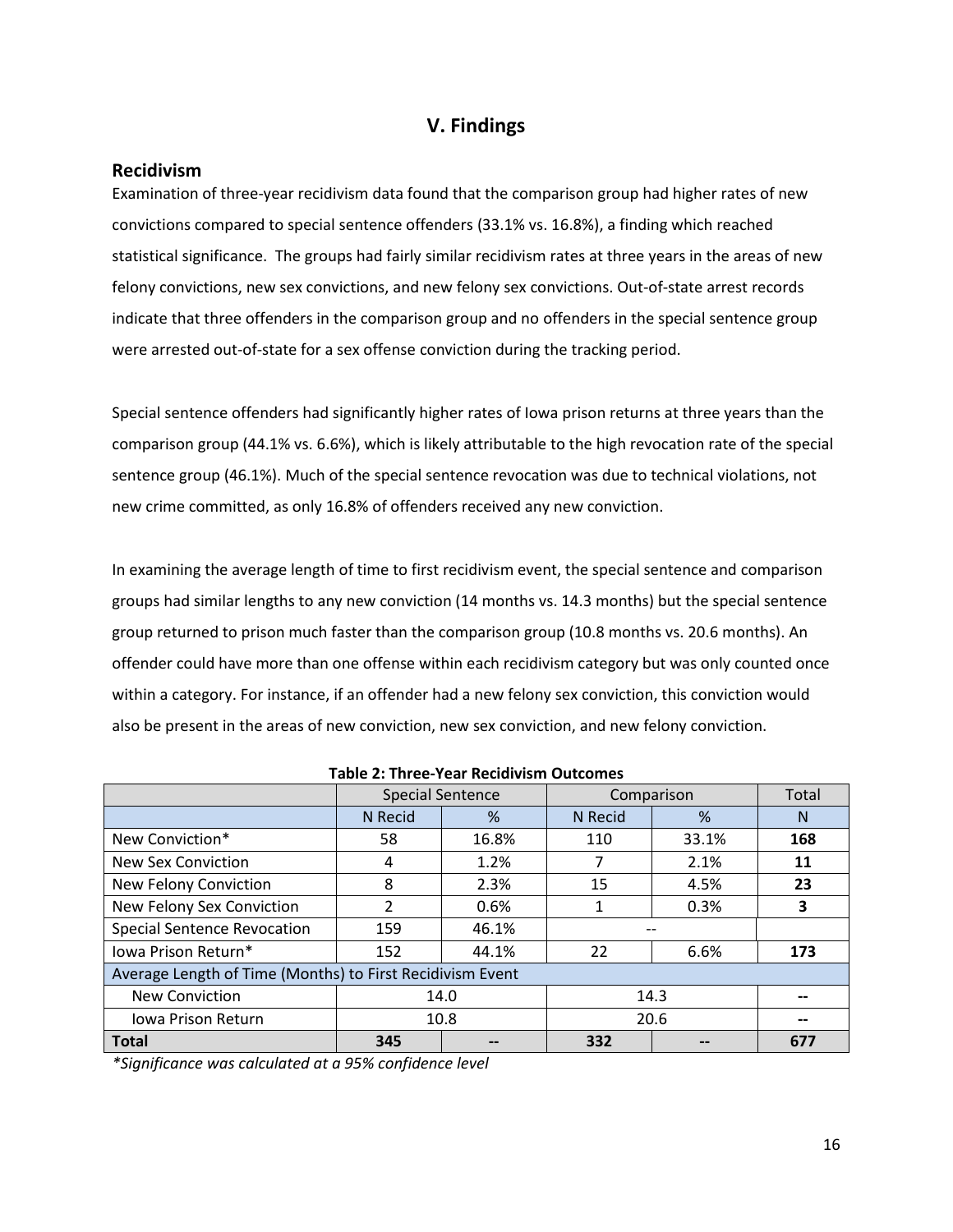Recidivism outcomes were also observed specifically among offenders by age due to the overrepresentation of certain categories of offenders in the special sentence and comparison groups. Recidivism rates for any new conviction were higher for the comparison than the special sentence group regardless of offender age. It is interesting that the older the offender, the closer the special sentence and comparison group's rates of new convictions became. Also, the trends largely suggest that recidivism in the areas of a new sex conviction, new felony conviction, and new felony sex conviction tend to be similar between the special sentence and comparison groups regardless of offender age at tracking. The exception to this statement is offenders age 26-30, as the comparison group had a significantly higher proportion of offenders with a new felony conviction than the special sentence group (7.8% vs. 0.0%). Offenders in the special sentence group had significantly higher rates of Iowa prison returns than the comparison group, findings which reached statistical significance for all age categories. The average time to any new conviction for the special sentence and comparison groups were fairly similar for younger offenders, but offenders in the comparison group age 41 and older tended to have longer lengths to any new conviction compared to the special sentence group. The exception to these findings comes from the 31-40 age group whose special sentence offenders had a longer length to new conviction than the comparison sample (16.4 months vs. 13.8 months). The special sentence group returned to prison much more quickly than the comparison group for all age categories.

<span id="page-16-0"></span>

|                                                           |                | <b>Special Sentence</b> | Comparison     |       | Total        |  |
|-----------------------------------------------------------|----------------|-------------------------|----------------|-------|--------------|--|
|                                                           | <b>N</b> Recid | %                       | N Recid        | %     | N            |  |
| 25 and Younger                                            |                |                         |                |       |              |  |
| New Conviction*                                           | 20             | 18.0%                   | 41             | 52.6% | 61           |  |
| <b>New Sex Conviction</b>                                 | 1              | 0.9%                    | $\overline{2}$ | 2.6%  | 3            |  |
| New Felony Conviction                                     | $\mathbf{1}$   | 0.9%                    | 7              | 9.0%  | 8            |  |
| New Felony Sex Conviction                                 | 0              | 0.0%                    | 1              | 1.3%  | $\mathbf{1}$ |  |
| <b>Special Sentence Revocation</b>                        | 73<br>65.8%    |                         |                |       | 73           |  |
| lowa Prison Return*                                       | 69             | 8<br>10.2%<br>62.2%     |                |       | 77           |  |
| Average Length of Time (Months) to First Recidivism Event |                |                         |                |       |              |  |
| <b>New Conviction</b>                                     |                | 13.4                    | 12.4           |       | --           |  |
| Iowa Prison Return                                        | 9.9            |                         |                | 17.8  | --           |  |
| <b>Total</b>                                              | 111            | --                      | 78             |       | 189          |  |
| 26-30                                                     |                |                         |                |       |              |  |
| New Conviction                                            | 11             | 22.9%                   | 20             | 39.2% | 31           |  |
| New Sex Conviction                                        | 0              | 0.0%                    | 0              | 0.0%  | 0            |  |
| New Felony Conviction*                                    | 0              | $0.0\%$                 | 4              | 7.8%  | 4            |  |
| New Felony Sex Conviction                                 | $\Omega$       | 0.0%                    | 0              | 0.0%  | 0            |  |

| Table 4: Three-Year Recidivism Outcomes by Offender Age at Tracking |  |  |  |
|---------------------------------------------------------------------|--|--|--|
|---------------------------------------------------------------------|--|--|--|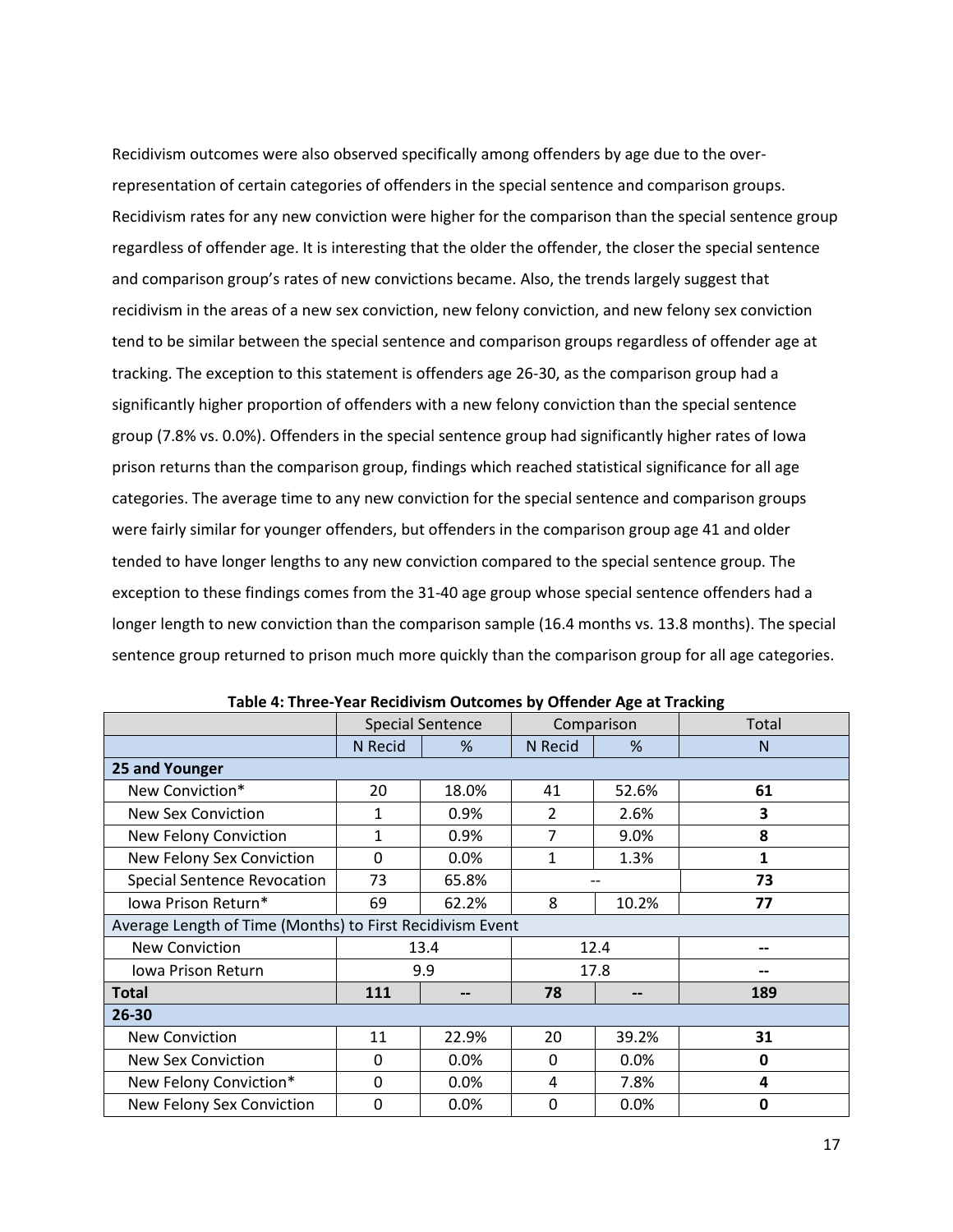| <b>Special Sentence Revocation</b>                        | 24             | 50.0% | $-$              |                          | 24                      |  |  |  |
|-----------------------------------------------------------|----------------|-------|------------------|--------------------------|-------------------------|--|--|--|
| Iowa Prison Return*                                       | 23             | 47.9% | 6                | 11.8%                    | 29                      |  |  |  |
| Average Length of Time (Months) to First Recidivism Event |                |       |                  |                          |                         |  |  |  |
| <b>New Conviction</b>                                     |                | 16.4  |                  | 16.5                     | --                      |  |  |  |
| Iowa Prison Return                                        |                | 10.8  | 23.7             |                          |                         |  |  |  |
| <b>Total</b>                                              | 48             | --    | 51               | --                       | 99                      |  |  |  |
| 31-40                                                     |                |       |                  |                          |                         |  |  |  |
| New Conviction*                                           | 9              | 12.9% | 26               | 26.3%                    | 35                      |  |  |  |
| <b>New Sex Conviction</b>                                 | $\mathbf 0$    | 0.0%  | $\overline{2}$   | 2.0%                     | $\overline{\mathbf{2}}$ |  |  |  |
| New Felony Conviction                                     | $\mathbf{1}$   | 1.4%  | $\overline{2}$   | 2.0%                     | 3                       |  |  |  |
| New Felony Sex Conviction                                 | 0              | 0.0%  | 0                | 0.0%                     | $\mathbf 0$             |  |  |  |
| <b>Special Sentence Revocation</b>                        | 24             | 34.3% |                  | $\overline{\phantom{a}}$ | 24                      |  |  |  |
| Iowa Prison Return*                                       | 24             | 34.3% | 3                | 3.0%                     | 27                      |  |  |  |
| Average Length of Time (Months) to First Recidivism Event |                |       |                  |                          |                         |  |  |  |
| <b>New Conviction</b>                                     |                | 16.4  |                  | 13.8                     | --                      |  |  |  |
| Iowa Prison Return                                        |                | 12.2  |                  | 15.2                     | --                      |  |  |  |
| <b>Total</b>                                              | 70             | --    | 99               |                          | 169                     |  |  |  |
| 41-50                                                     |                |       |                  |                          |                         |  |  |  |
| <b>New Conviction</b>                                     | 15             | 25.0% | 19               | 30.6%                    | 34                      |  |  |  |
| <b>New Sex Conviction</b>                                 | $\overline{2}$ | 3.3%  | 3                | 4.8%                     | 5                       |  |  |  |
| New Felony Conviction                                     | 4              | 6.7%  | $\overline{2}$   | 3.2%                     | 6                       |  |  |  |
| New Felony Sex Conviction                                 | $\mathbf{1}$   | 1.7%  | $\mathbf{1}$     | 1.6%                     | $\overline{2}$          |  |  |  |
| <b>Special Sentence Revocation</b>                        | 26             | 43.3% |                  | $\overline{\phantom{a}}$ | 26                      |  |  |  |
| Iowa Prison Return*                                       | 24             | 40.0% | 5                | 6.4%                     | 28                      |  |  |  |
| Average Length of Time (Months) to First Recidivism Event |                |       |                  |                          |                         |  |  |  |
| <b>New Conviction</b>                                     |                | 12.8  |                  | 15.9                     | --                      |  |  |  |
| Iowa Prison Return                                        |                | 11.1  |                  | 24.8                     | --                      |  |  |  |
| <b>Total</b>                                              | 60             | --    | 62               | --                       | 122                     |  |  |  |
| 51 and Older                                              |                |       |                  |                          |                         |  |  |  |
| <b>New Conviction</b>                                     | 3              | 5.4%  | 4                | 9.5%                     | $\overline{\mathbf{z}}$ |  |  |  |
| <b>New Sex Conviction</b>                                 | $\mathbf{1}$   | 1.8%  | $\boldsymbol{0}$ | 0.0%                     | $\mathbf{1}$            |  |  |  |
| New Felony Conviction                                     | $\overline{2}$ | 3.6%  | $\boldsymbol{0}$ | 0.0%                     | $\mathbf{2}$            |  |  |  |
| New Felony Sex Conviction                                 | $\mathbf{1}$   | 1.8%  | 0                | 0.0%                     | $\mathbf{1}$            |  |  |  |
| <b>Special Sentence Revocation</b>                        | 12             | 21.4% |                  |                          | 12                      |  |  |  |
| Iowa Prison Return*                                       | 12             | 21.4% | $\mathbf 0$      | 0.0%                     | 12                      |  |  |  |
| Average Length of Time (Months) to First Recidivism Event |                |       |                  |                          |                         |  |  |  |
| <b>New Conviction</b>                                     |                | 8.6   | 17.6             |                          | --                      |  |  |  |
| Iowa Prison Return                                        |                | 11.7  |                  | --                       | --                      |  |  |  |
| <b>Total</b>                                              | 56             | --    | 42               | --                       | 98                      |  |  |  |
| <b>Total Offenders</b>                                    | 345            | --    | 332              | $\overline{\phantom{a}}$ | 677                     |  |  |  |

*\*Significance was calculated at a 95% confidence level*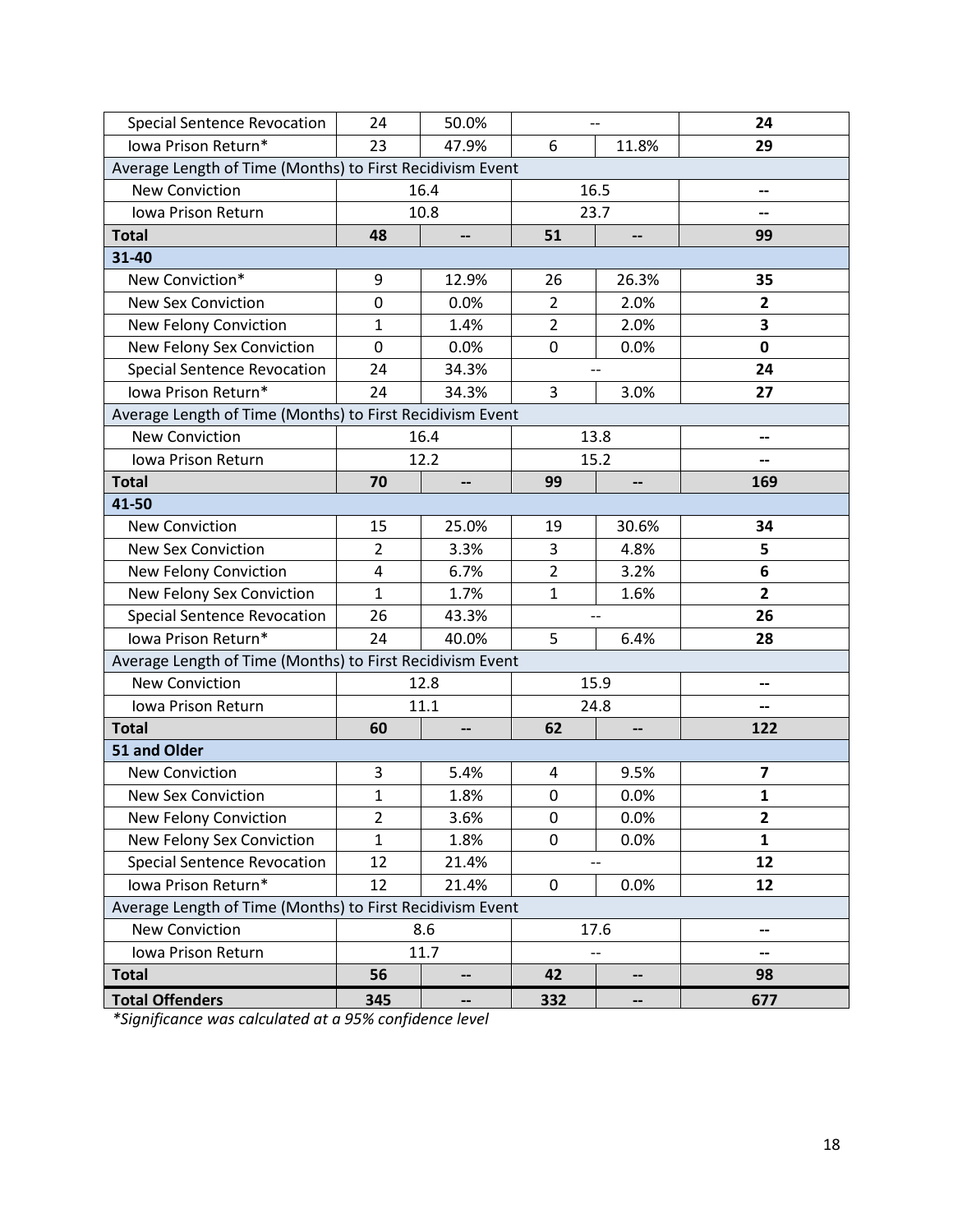Also examined were the recidivism rates by time-at risk. To examine time-at-risk, offenders were removed from the sample if they were revoked to prison within a certain period of time and no longer in the community. Recidivism was observed in this particular way by one-, two-, and three-years at-risk due to the high proportion of revocations during years one and two. Examination of time-at-risk is important for this particular sample due to the high revocation rates of the special sentence group. Controlling for time-at-risk ensures that recidivism comparisons between the special sentence and comparison group are valid by only observing variations in re-offenses between individuals who are currently in the community and have not been revoked to prison. Again, we find that generally, offenders in the special sentence groups have lower rates of general crime. Variations in sex, felony, and sex-felony convictions between the groups are minimal.

|                                           |                | <b>Special Sentence</b>  | Comparison  |       | Total        |
|-------------------------------------------|----------------|--------------------------|-------------|-------|--------------|
|                                           | <b>N</b> Recid | $\%$                     | N Recid     | %     | N            |
| One-Year At-Risk                          |                |                          |             |       |              |
| New Conviction*                           | 36             | 14.6%                    | 104         | 32.0% | 140          |
| <b>New Sex Conviction</b>                 | $\overline{2}$ | 0.8%                     | 4           | 1.2%  | 6            |
| New Felony Conviction                     | 4              | 1.6%                     | $\mathbf 0$ | 0.0%  | 4            |
| New Felony Sex Conviction                 | 1              | 0.4%                     | $\Omega$    | 0.0%  | $\mathbf{1}$ |
| <b>Total Offenders at One-Year Risk</b>   | 247            | --                       | 325         | --    | 572          |
| <b>Two-Years At-Risk</b>                  |                |                          |             |       |              |
| New Conviction*                           | 25             | 12.1%                    | 97          | 30.4% | 122          |
| <b>New Sex Conviction</b>                 | $\overline{2}$ | 1.0%                     | 4           | 1.2%  | 6            |
| New Felony Conviction                     | $\overline{2}$ | 1.0%                     | 7           | 2.2%  | 9            |
| New Felony Sex Conviction                 | $\mathbf{1}$   | 0.5%                     | $\Omega$    | 0.0%  | $\mathbf{1}$ |
| <b>Total Offenders at Two-Year Risk</b>   | 207            | $\overline{\phantom{a}}$ | 319         | --    | 526          |
| <b>Three-Years At-Risk</b>                |                |                          |             |       |              |
| New Conviction*                           | 15             | 8.1%                     | 90          | 29.0% | 105          |
| <b>New Sex Conviction</b>                 | $\overline{0}$ | 0.0%                     | 3           | 1.0%  | 3            |
| New Felony Conviction                     | 1              | 0.5%                     | 4           | 1.3%  | 5            |
| New Felony Sex Conviction                 | $\Omega$       | 0.0%                     | $\Omega$    | 0.0%  | 0            |
| <b>Total Offenders at Three-Year Risk</b> | 186            | --                       | 310         | --    | 496          |
| <b>Total Offenders Revoked</b>            | 159            | $-$                      | 22          | $-$   | 181          |
| <b>Total Offenders</b>                    | 345            | --                       | 332         | --    | 677          |

<span id="page-18-0"></span>

|  |  |  | Table 3: Three-Year Recidivism by Time-At-Risk $^{16}$ |
|--|--|--|--------------------------------------------------------|
|--|--|--|--------------------------------------------------------|

*Significance was calculated at a 95% confidence interval*

l

<sup>&</sup>lt;sup>16</sup> Offenders who were not revoked within three-years were included in the one-, two-, and three-year at risk analyses.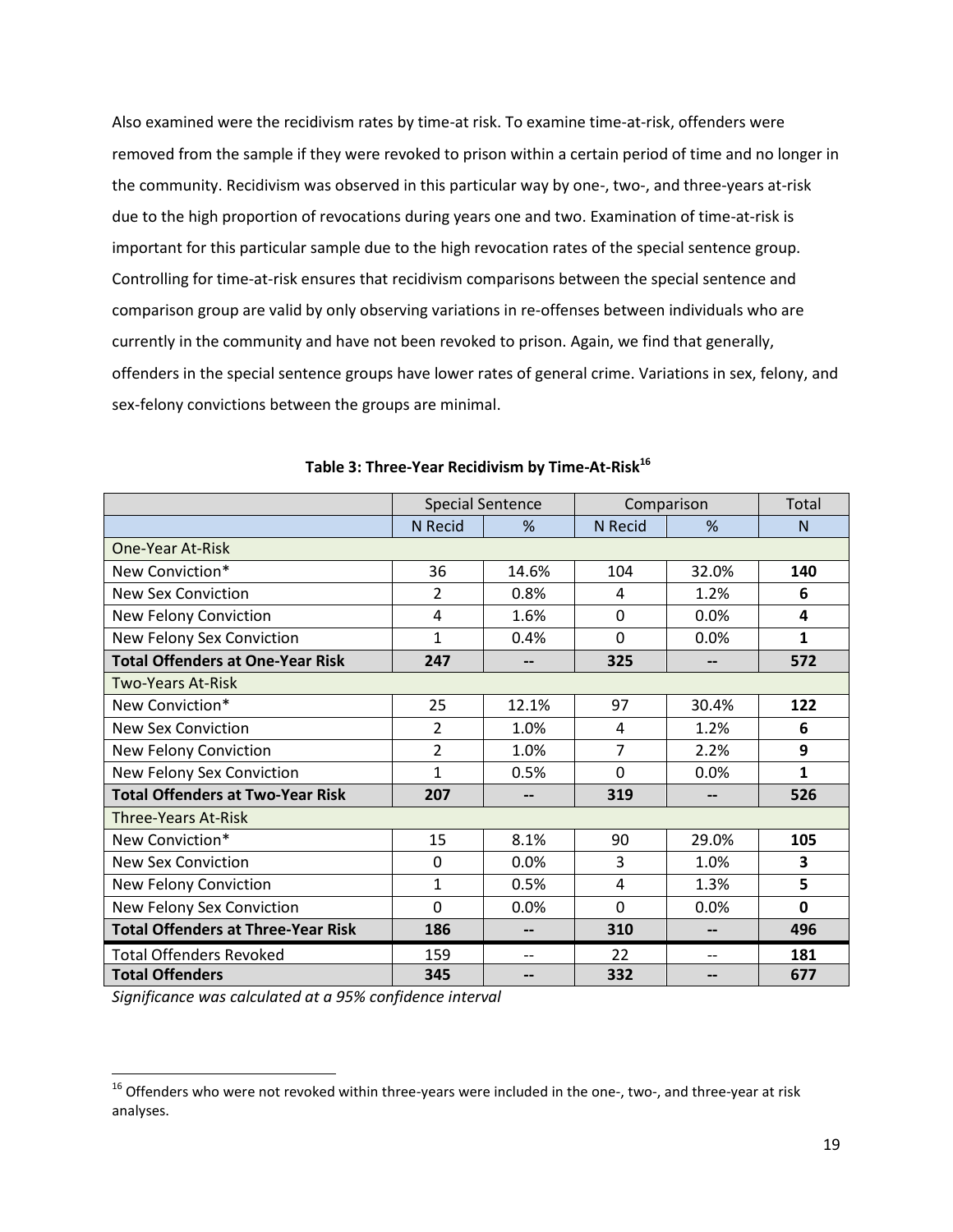Of offenders who are revoked from special sentence within the three-year tracking period, approximately 61.6% were revoked within the first year of their special sentence supervision, 25.2% during year-two, and 13.21% within year-three. Time to revocation was also observed by offender race. Findings indicate that African-Americans are revoked at higher rates within the first year of supervision compared to Caucasians (65.2% vs. 60.9%), findings which failed to reach statistical significance. Data concerning the variations in time to revocation by race can be found in Appendix E.

<span id="page-19-0"></span>

**Figure 3: Time to Revocation**

Also examined were the reasons why special sentence offenders of this cohort were revoked. Offenders can be revoked for a variety of reasons and can often have multiple violations over a period of time prior to being revoked. Information supplied in this section only examines the rule violations which were entered immediately prior to the official revocation. For this portion of the analysis, an offender can be present in more than one category, but an offender is only counted once within a category.

The most common revocation reason among this cohort was failure to participate in treatment (30.2%) followed by violations of special conditions (26.4%). Special condition violations tend to include misconduct which violates a condition of the special sentence supervision, such as contact with minors, being present in areas with children, pornography possession, unapproved sexual interactions, etc. About 9.4% of offenders in this cohort were revoked within three years due to sexual misconduct (physical and non-physical, consensual and non-consensual). A small proportion of offenders (1.3%- 5.0%) were revoked due to employment termination (8), physical abuse (5), failure to pay court-ordered fines/restitution (5), violation of no contact order (3), and/or weapon possession (2) therefore only the more prevalent revocations are included in the table below.

20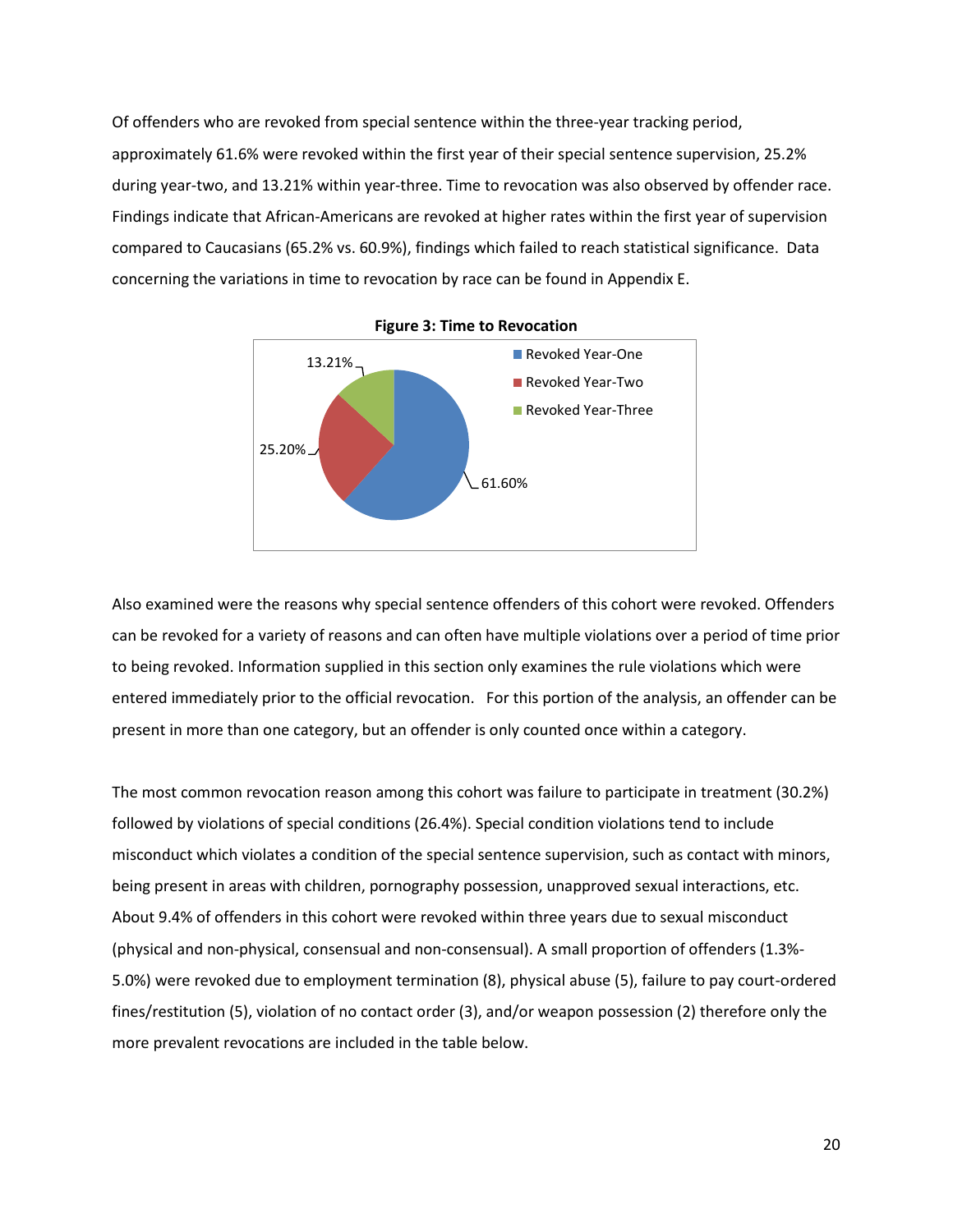<span id="page-20-0"></span>

|                                                               | N   | %     |
|---------------------------------------------------------------|-----|-------|
| Terminated/Failure to Participate in Treatment                | 48  | 30.2% |
| <b>Violation of Special Conditions</b>                        | 42  | 26.4% |
| Use/Possession/Distribution of Alcohol or Drugs/Paraphernalia | 41  | 25.8% |
| <b>New Arrest</b>                                             | 28  | 17.6% |
| Illegal Activity without Arrest                               | 24  | 15.1% |
| Out of Place of Assignment/Unauthorized Location              | 20  | 12.6% |
| <b>Other Prohibited Contact</b>                               | 18  | 11.3% |
| <b>Failure to Maintain Contact</b>                            | 17  | 10.7% |
| Physical and Non-Physical Contact Sexual Misconduct           | 15  | 9.4%  |
| Possession of Contraband (non-weapon)                         | 13  | 8.2%  |
| Emotional/Verbal Abuse                                        | 11  | 6.9%  |
| Failure to Report/Return/Absconsion/Escape                    | 11  | 6.9%  |
| GPS/EMS Violation                                             | 10  | 6.3%  |
| <b>Total Offenders Revoked</b>                                | 159 |       |

#### **Table 6: Special Sentence Revocation Reasons<sup>17</sup>**

Initial review of revocation data available in the ICON database revealed that some offenders were being revoked because of rule violations unique to special sentence supervision such as avoiding contact with minors, avoiding unapproved sexual relationships, or possessing pornography, etc. while some offenders were being revoked for more general violations of parole (failure to maintain contact, presence at an unauthorized location, failure to maintain employment, etc.). A more detailed analysis was performed to examine whether the special sentence group was being revoked because they were believed to be sexually risky or were revoked for other non-sex related reasons. If someone was revoked for a sex and non-sex related reason, the sex related reason was chosen for analysis. Offenders could be revoked for more than one sex-related reason, for this reason offenders may be present in one or more of the following categories but not more than once within a category.

Approximately 33.3% of special sentence offenders were revoked for rule violations specific to the special sentence while 64.8% were revoked for other reasons.<sup>18</sup>The most prominent reason for special sentence-related revocations was contact with minors (17.6%). It is important to acknowledge that some offenders in the sample were revoked because the contact with minor(s) was believed to be to advance sexually while other contact was acknowledged as non-predatory and simply a product of their presence (for example, dating a woman with children, or attending a holiday gathering where children

 $^{17}$  Offenders could be counted in more than one category but not more than once within a category. I.e. Offenders could be revoked for more than one reason.

 $18$  Two-percent of offenders did not have data on their revocation reason.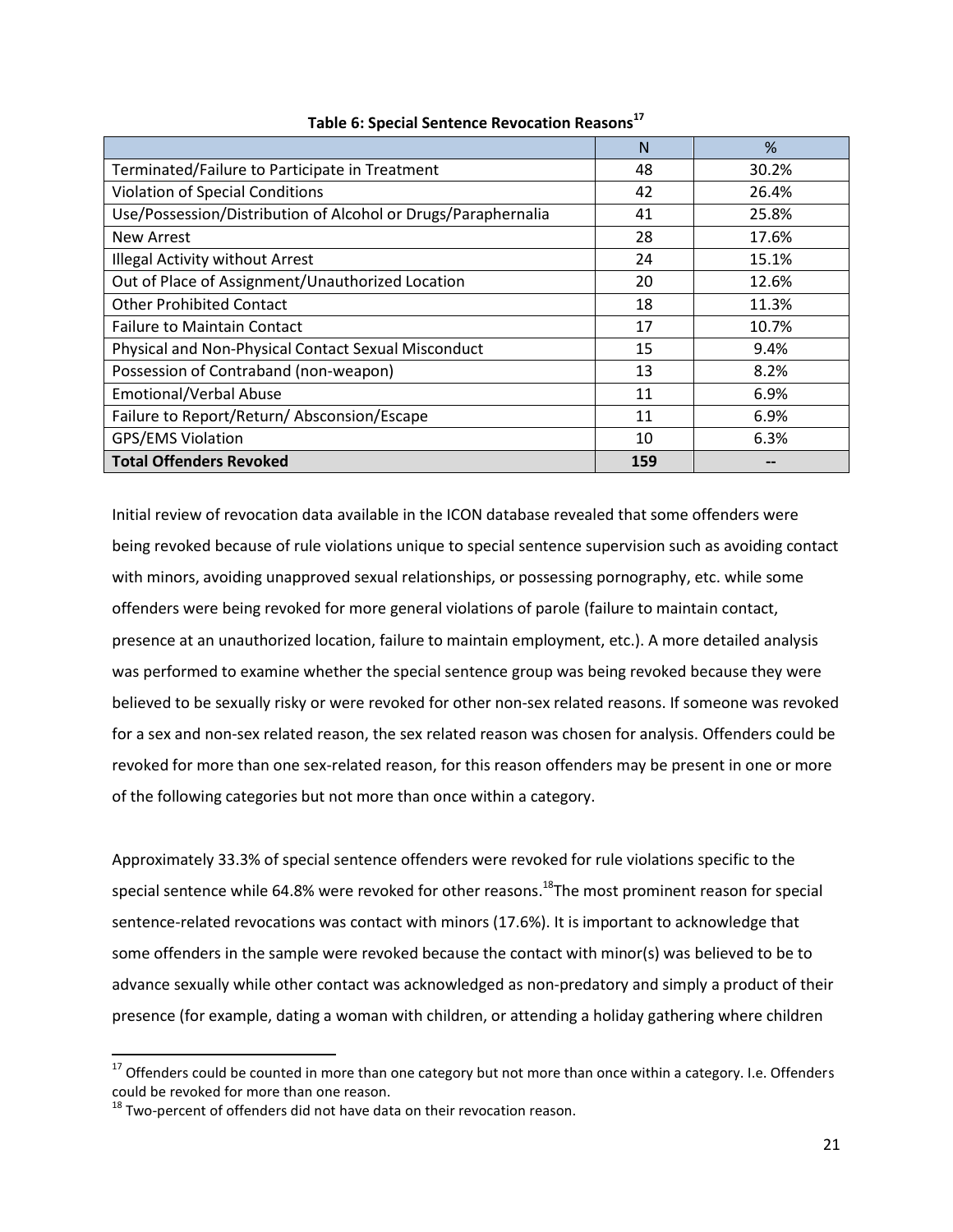are present). However, it is difficult to distinguish between what behavior may be predatory and nonpredatory. A relatively small percentage of the group was revoked due to sexual misconduct with a child (1.9%).

<span id="page-21-0"></span>

|                                                              | N   | %     |
|--------------------------------------------------------------|-----|-------|
| Contact with Minor(s)                                        | 28  | 17.6% |
| Pornography Possession                                       | 9   | 5.7%  |
| <b>Accessing Social Media</b>                                | 5   | 3.1%  |
| Sexual Misconduct with Adult (Consensual and Non-Consensual) | 5   | 3.1%  |
| Sexual Misconduct with Child                                 | 3   | 1.9%  |
| Exposing                                                     | 3   | 1.9%  |
| Total Revoked for possible or actual sex related re-offense  | 53  | 33.3% |
| Total Revoked for other non-sex related reasons              | 103 | 64.8% |
| No Data                                                      | 3   | 1.9%  |
| Total Offenders                                              | 159 | 100%  |

**Table 7: Special Sentence Revocation Reasons - Detail**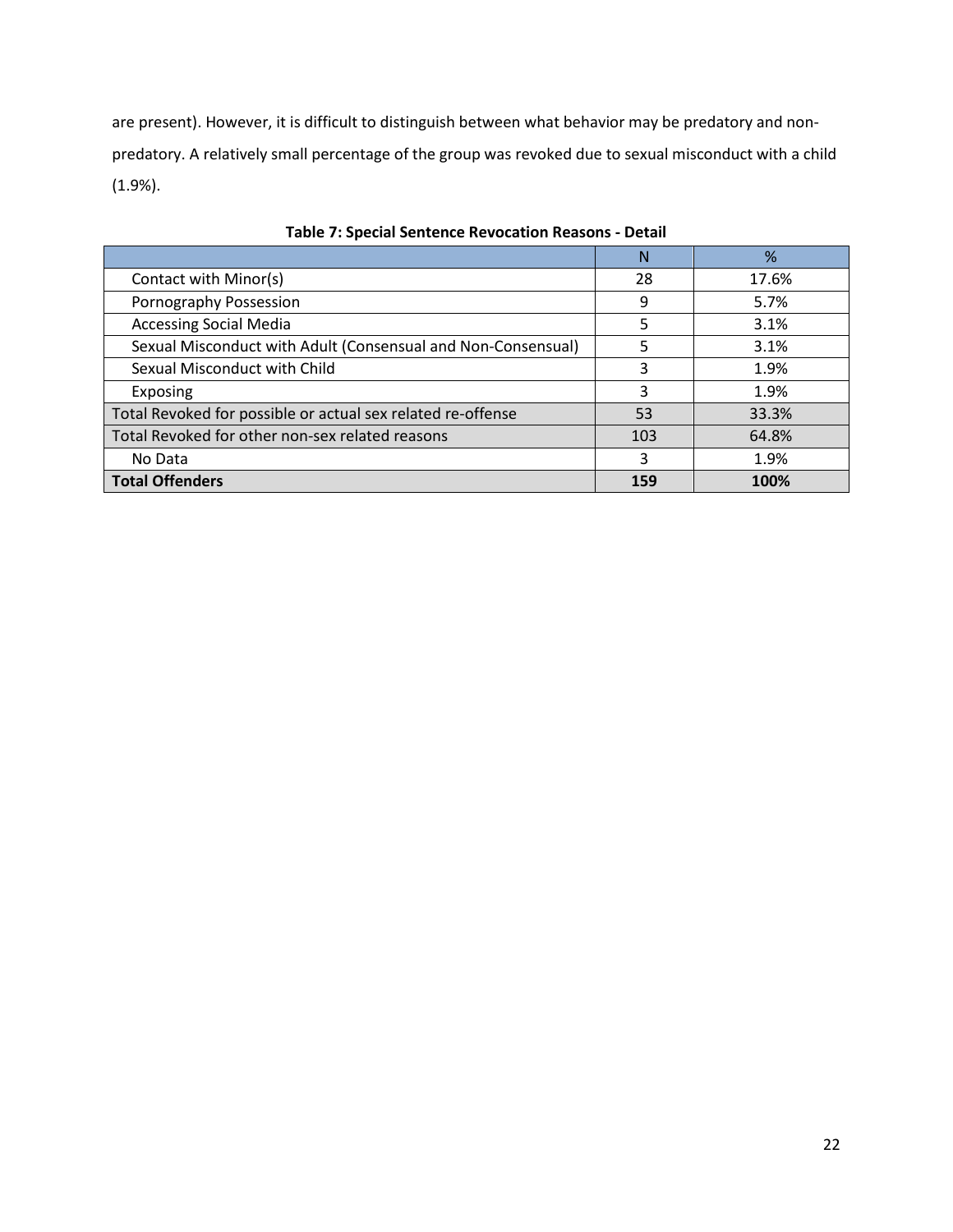# **VI. The Fiscal Cost of Iowa's Special Sentence**

#### <span id="page-22-1"></span><span id="page-22-0"></span>**The Cost of Supervision for the Special Sentence and Comparison Sample**

There is a large cost associated with the special sentence. To calculate the supervision cost differences between the special sentence and comparison group two primary factors were observed:

- 1.) Average length of community supervision versus no supervision and,
- 2.) Average re-incarceration length for those who returned to an Iowa prison within three-years.

Re-incarceration days were calculated in two ways: offenders who exited prison during the observed period, their incarceration length was calculated using actual prison entry and prison exit dates. Offenders who had yet to exit prison during the tracking period, their incarceration length was calculated by observing their tentative discharge date.

We find that elimination of the special sentence could have saved an estimated \$5.2 million for the samples observed in this study.

<span id="page-22-2"></span>

|                                                  | N   | Average LOS<br>In<br>Community | Costs of<br>Community<br>Supervision<br>Per Day | Average Re-<br><b>Incarceration</b><br>Length | Cost of Prison<br>Per Day (Re-<br>Incarceration) | <b>Total Costs</b> |
|--------------------------------------------------|-----|--------------------------------|-------------------------------------------------|-----------------------------------------------|--------------------------------------------------|--------------------|
| <b>Special Sentence</b>                          |     |                                |                                                 |                                               |                                                  |                    |
| Returned to Prison                               | 152 | 10.8 Months<br>328.9 Days      | \$14.86<br>Spec.Sent                            | 21.7 Months<br>661.7 Days                     | \$18.25                                          | \$2,578,448.81     |
| Did not Return to<br>Prison w/in 3 years         | 193 | 36.0 Months<br>1095.0 Days     | \$14.86<br>Spec.Sent                            |                                               |                                                  | \$3,140,438.10     |
| <b>Comparison</b>                                |     |                                |                                                 |                                               |                                                  |                    |
|                                                  | 22  | 20.6 Months<br>628.1 Days      | \$0.00<br>(No Sup)                              | 39.19 Months<br>1192.5 Days                   | \$18.25                                          | \$478,788.75       |
| <b>Total Cost Savings through No-Supervision</b> |     |                                |                                                 |                                               |                                                  |                    |

#### **Table 8: Cost of Supervision for the Special Sentence and Comparison Sample**<sup>19</sup>

 $\overline{a}$ 

<sup>&</sup>lt;sup>19</sup> Please note that the comparison group was not under any correctional supervision after serving time for their sex offenses due to our study inclusion criteria that limited the cohort to those who expired their sentences upon release from prison. We excluded pre-special sentence sex offenders who were paroled after serving time in prison.

Cost estimates are based on SFY13 marginal costs and included everyone in the comparison groups over the course of the three year tracking period post-release.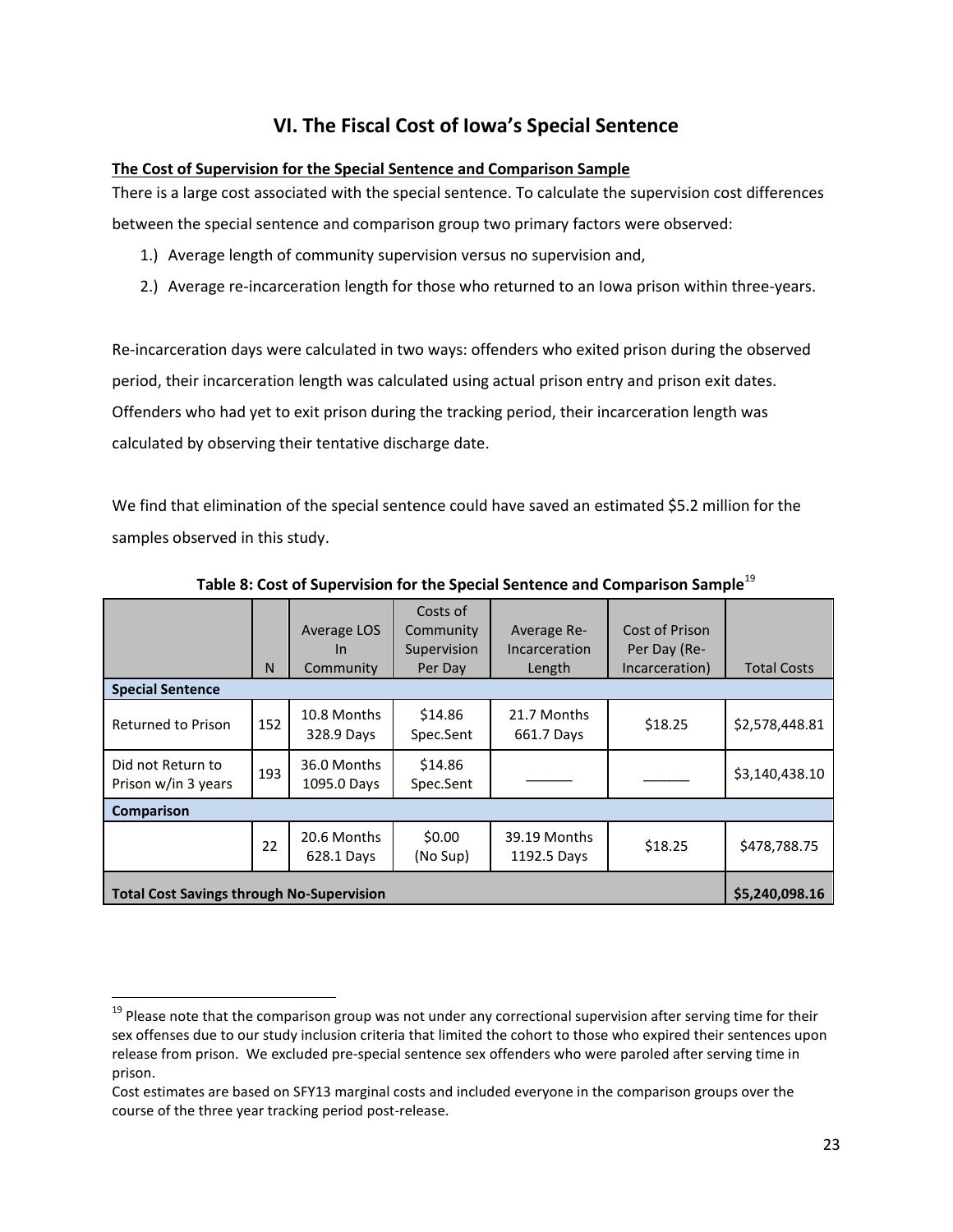#### <span id="page-23-0"></span>**Annual Costs Associated with the Special Sentence**

#### <span id="page-23-1"></span>**Community Based Correction's Costs**

On June 30, 2013, there were a total of 1,043 offenders being supervised in the community under the special sentence. The Iowa Department of Corrections estimates that the average daily marginal<sup>20</sup> cost of sex offender supervision in FY2013 was \$14.86 per offender, yielding an annual cost of about \$5.6 million dollars. It should also be remembered that a proportion of sex offenders on the special sentence are monitored electronically by way of GPS bracelets. The average daily marginal cost of active monitoring is approximately \$8.25 per offender/per day and approximately \$3.84 for passive monitoring.<sup>21</sup>

#### <span id="page-23-2"></span>**Incarceration Costs for Revoked Special Sentence Offenders**

First-time special sentence revocations require a flat two-year incarceration period, while second-time special sentence revocations require a flat five-year incarceration period, meaning these sentences cannot be reduce through earned-time. There were 37 prisoners re-incarcerated during FY2013 on special sentence revocations. The average marginal cost of an average day of incarceration is approximately \$18.25 daily or \$6,661.25 annually. Based on FY2013 estimates the cost to incarcerate one cohort of revoked special sentence offenders (n=37) for approximately one-year is about \$246,500. The CJJP predicts that the population of special sentence offenders revoked to prison will continue to increase absent policy reform. It is estimated that by FY2023 the prison population will include approximately 195 offenders serving  $1<sup>st</sup>$  revocation sentences and 314 offenders serving  $2<sup>nd</sup>$  revocation sentences.<sup>22</sup>

#### <span id="page-23-3"></span>**Crimes Prevented**

 $\overline{\phantom{a}}$ 

Findings indicate that generally, the special sentence group had lower rates of general crime (any new conviction) than the comparison group. However there were no significant differences in new sex offense convictions between the groups. The high rate of revocation among the special sentence group, in particular those revocations for inappropriate behaviors specific to sex offenders, may have prevented reoffending and reconviction in some cases. However, it is not possible to estimate if or how many new convictions may have been prevented. Although, we do know that baseline rates of sexual reoffense are low.

 $21$  Costs of GPA monitoring were not included in this analysis

<sup>&</sup>lt;sup>20</sup> Marginal costs are "the costs incurred by adding a unit of service or saved in reducing a unit of service". "Marginal costs (appropriately defined), not average costs (total costs/ total units of service), should always be used in program evaluation (if costs are used at all)". http://www.uphs.upenn.edu/dgimhsr/acadcrs/hcmg05/pauly.102005.pdf

 $^{22}$  Stageberg, P. and Roeder-Grubb, L. 2013. Iowa Prison Population Forecast FY2013-2023. http://www.humanrights.iowa.gov/cjjp/images/pdf/Forecast2013.pdf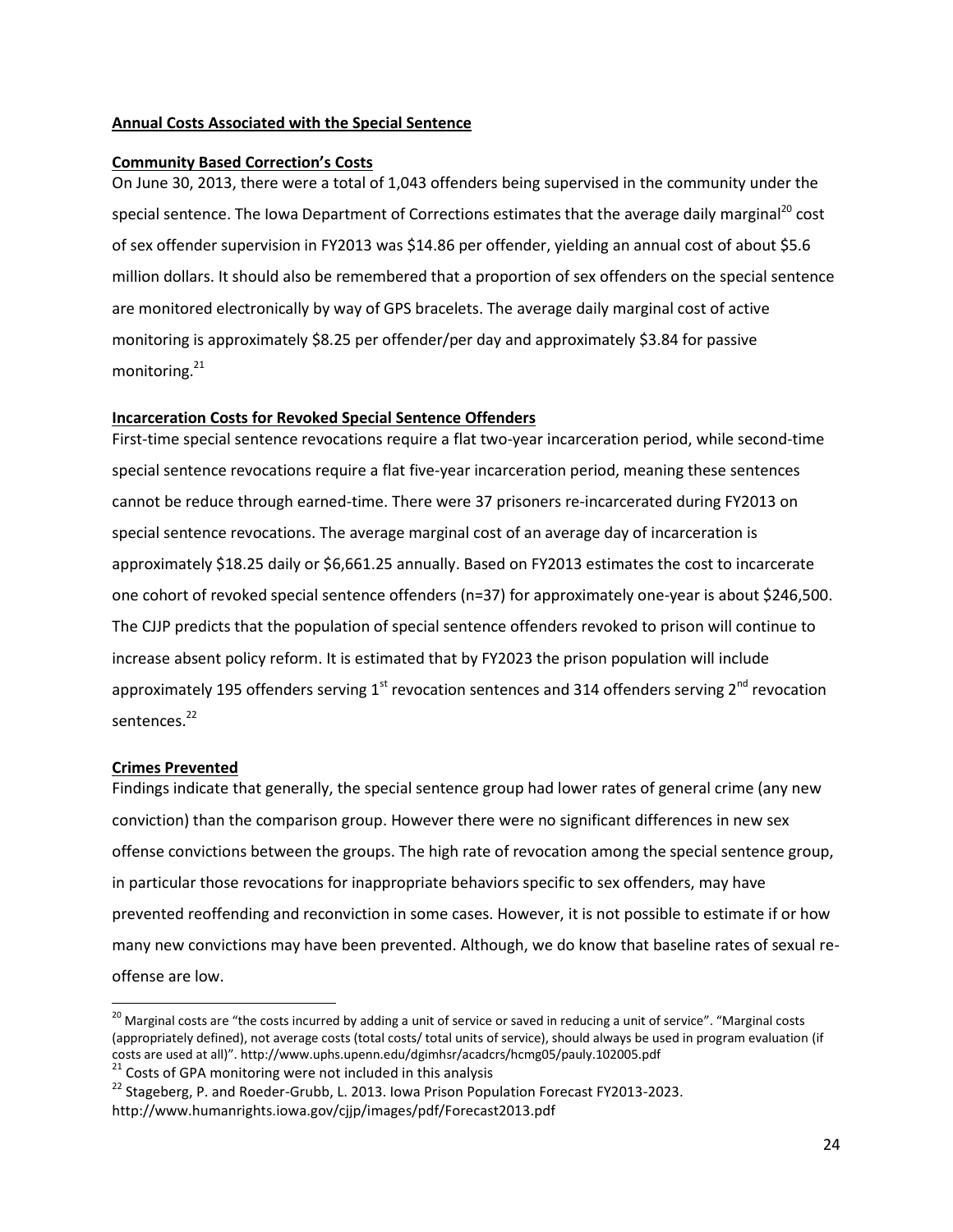## **VII. Alternatives to Special Sentence Supervision**

<span id="page-24-0"></span>One alternative to reduce the cost associated with the special sentence while still supervising this population would be to utilize parole-as-usual. Utilization of parole as an alternative to special sentence supervision could have saved an estimated \$575k for the cohort observed in this analysis. Please note that this estimate is conservative as it only examines the three-year cost savings for one cohort of special sentence offenders.

| <b>Special Sentence</b>                                                     |     |             |              |               |                |                    |  |  |  |  |
|-----------------------------------------------------------------------------|-----|-------------|--------------|---------------|----------------|--------------------|--|--|--|--|
|                                                                             | N.  | Average LOS | Costs of     | Average Re-   | Cost of Prison | <b>Total Costs</b> |  |  |  |  |
|                                                                             |     | $\ln$       | Community    | Incarceration | Per Day (Re-   |                    |  |  |  |  |
|                                                                             |     | Community   | Supervision  | Length        | Incarceration) |                    |  |  |  |  |
|                                                                             |     |             | Per Day      |               |                |                    |  |  |  |  |
| <b>Returned to Prison</b>                                                   | 152 | 10.8 Months | \$14.86      | 21.7 Months   | \$18.25        | \$2,578,448.81     |  |  |  |  |
|                                                                             |     | 328.9 Days  | Spec Sent    | 661.7 Days    |                |                    |  |  |  |  |
| Did not Return to                                                           | 193 | 36.0 Months | \$14.86      |               |                | \$3,140,438.10     |  |  |  |  |
| Prison w/in 3 Years                                                         |     | 1095.0 Days | Spec Sent    |               |                |                    |  |  |  |  |
| Parole as a Special Sent. Alternative                                       |     |             |              |               |                |                    |  |  |  |  |
| Returned to Prison                                                          | 152 | 10.8 Months | \$3.35       | 21.7 Months   |                |                    |  |  |  |  |
|                                                                             |     | 328.9 Days  | (Parole)     | 661.7 Days    | \$18.25        | 2,003,031.68       |  |  |  |  |
| Did not Return to                                                           |     |             |              |               |                |                    |  |  |  |  |
| Prison w/in three                                                           | 193 | 36.0 Months | \$14.86      |               |                | 3,140,438.10       |  |  |  |  |
| years                                                                       |     | 1095.0 Days | (Spec. Sent) |               |                |                    |  |  |  |  |
| Total Cost Savings through Parole as an Alternative to the Special Sentence |     |             |              |               |                |                    |  |  |  |  |

#### <span id="page-24-1"></span>**Table 9: Cost of Parole as an Alternative to the Special Sentence**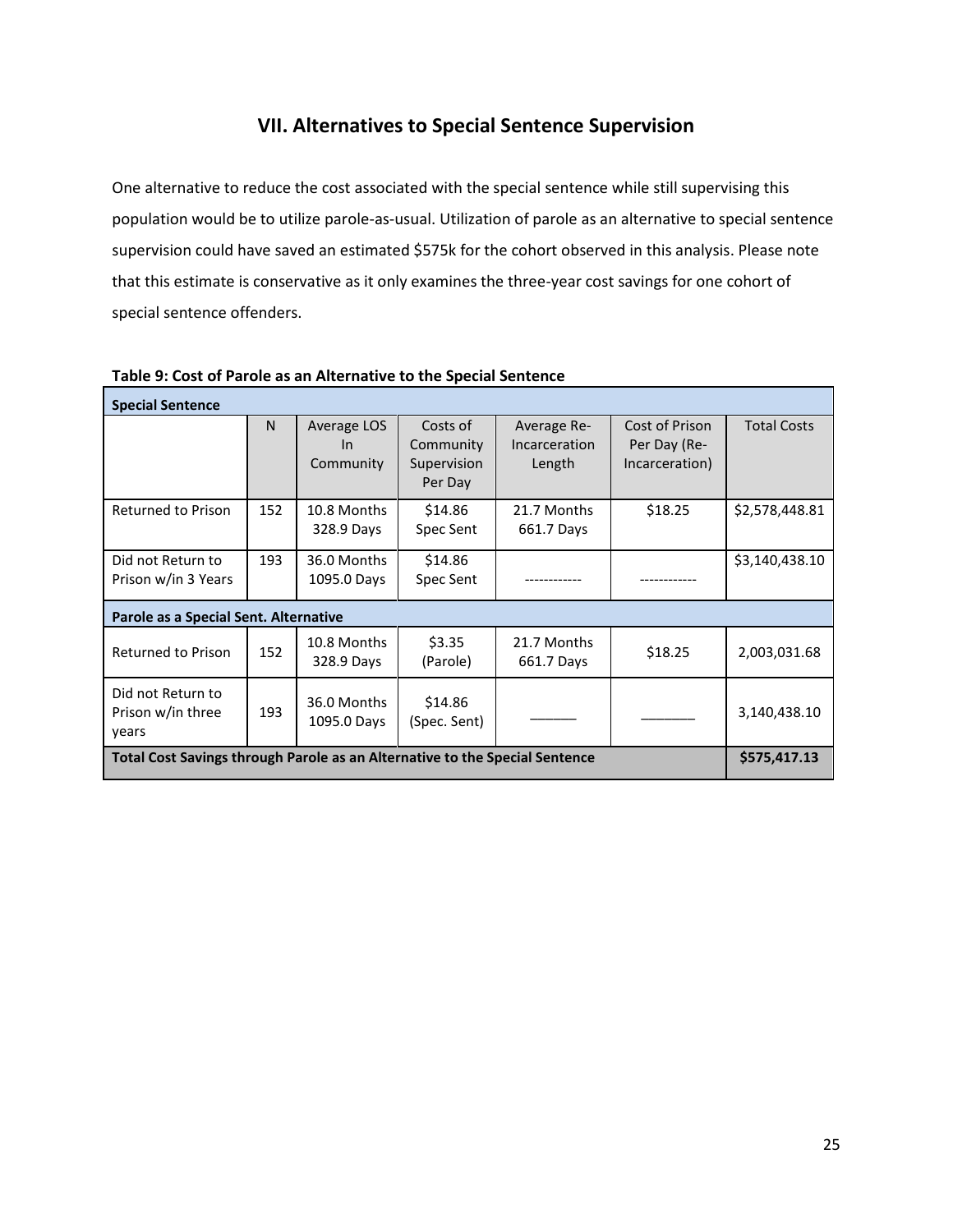#### **VIII. Conclusions**

<span id="page-25-0"></span>The first two research questions informing this study assert whether the special sentence reduces sex convictions and new convictions in general. The findings suggest that special sentence offenders have similar rates of felony and sex recidivism but have lower rates of new convictions compared to the comparison sample. The special sentence group had a much higher prison return rate, largely attributable to special sentence revocations. A detailed analysis of reasons for revocation revealed that approximately 33% of offenders were revoked for offenses which violated specific terms of the sex offender special sentence supervision, while about 65% of offenders were revoked for more general violations of parole requirements.<sup>23</sup> However, very few revocations were actually due to sexual misconduct with a child (1.9%).

The third research question sought inquiry as to whether the special sentence increased monitoring of sex offenders. The high prison revocation rate suggests that the special sentence is increasing monitoring of sex offenders. Offenders may be revoked on minor violations, preventing them from committing the more serious new offenses they otherwise may have perpetrated. The difficulty, then, is identifying the proportion of crime which is avoided through the revocation of special sentence offenders and whether the cost of crime avoidance outweighs the cost of revocation and incarceration. It is noteworthy however that baseline new sex offense rates by the comparison group were also low, suggesting that crime avoidance through re-incarceration of the special sentence group may have been minimal, although this is difficult to determine.

While it is not possible to conclude that crime is avoided through application of the special sentence, it is noteworthy that sex re-offense rates are generally and consistently low; however the cost to implement the special sentence supervision is very high. Findings indicate that removal of the special sentence for the cohorts observed could have saved approximately \$5.2million over the course of threeyears with relatively little impact on public safety; data which answers our final research question concerning the cost of the policy.

When explaining the low rates of sex offense recidivism, we must be careful not to oversimplify. Estimating the rates of re-offense is difficult, because victims may be reluctant to report the crime to

<sup>&</sup>lt;sup>23</sup>Two-percent of offenders studied did not have available data pertaining to their revocation.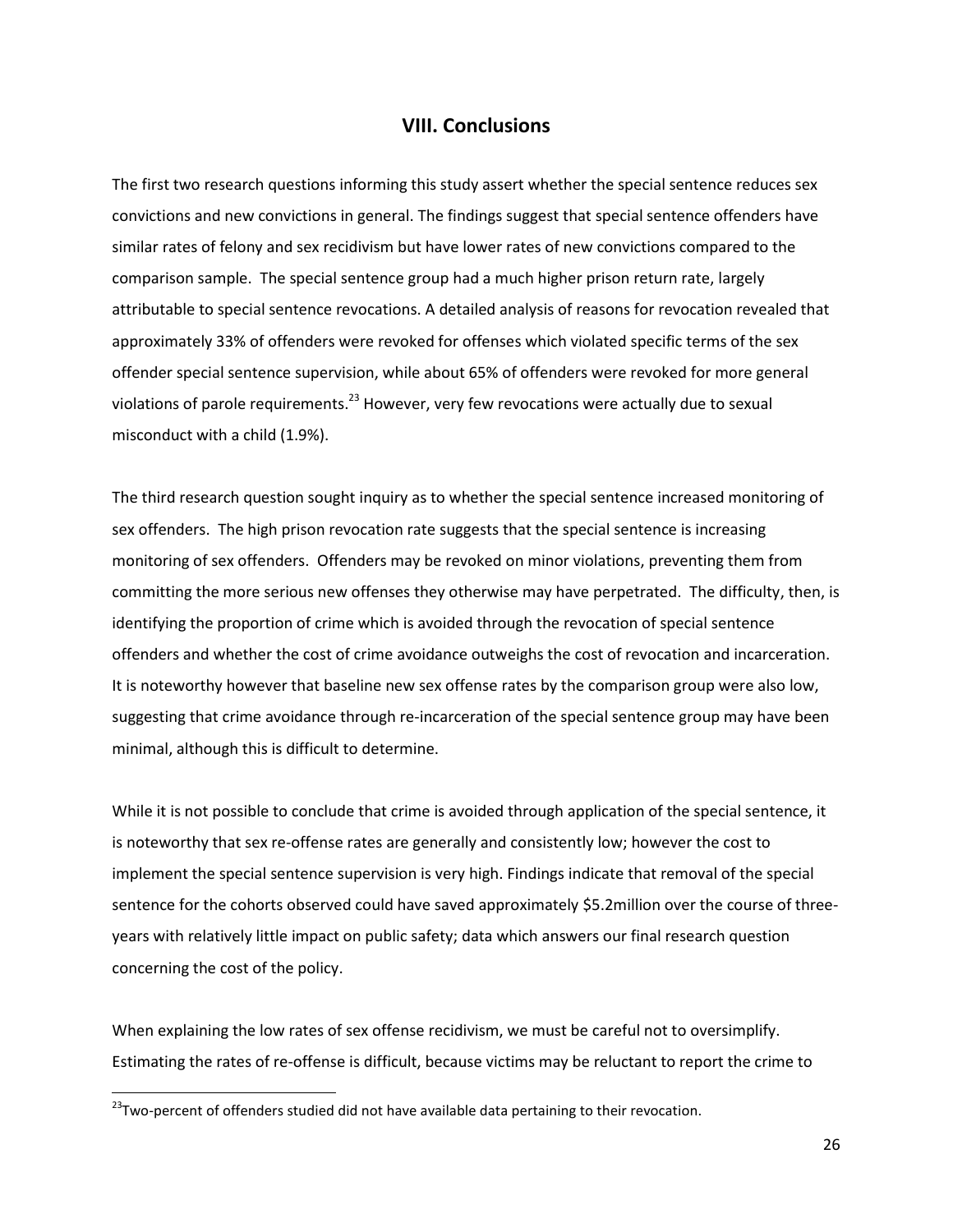authorities and some sex offense charges may be reduced to non-sex offenses.<sup>24</sup> Also, sex offenders commit sex offenses for a variety of reasons and may engage in a wide range of behavior (i.e. indecent exposure, rape, child molestation, and Romeo and Juliet cases<sup>25</sup>). Identifying the subset of offenders who are most at risk is key to identifying the population that may be best served by the special sentence. Risk assessment instruments that have been specifically designed and validated for the sex offender population, such as the STATIC-99R, may be one tool helpful in identifying high risk offenders. However, the use of risk assessments does not come without critique as some note that the predictive accuracy of risk assessments vary depending on how the assessment is utilized.

Although average rates may suggest that offenders reoffend infrequently, offenders identified as high risk via the Static-99R or ISORA have higher new sex offense convictions than offenders identified at lower risk.<sup>26</sup> "A 'one size fits all' approach to the treatment and supervision of sex offenders is not prudent and will not produce the best outcomes, [just as] creating broad–brush laws that attempt to address sex offenders as if they are all the same is not likely to be an effective strategy either—in terms of cost effectiveness or public safety."<sup>27</sup>

Although beyond the scope of this study, examining the practices that determine how the special sentence has been implemented is another noteworthy area of research when examining its efficacy. While collecting data, the researchers observed that some offenders were beginning the special sentence while incarcerated. In Iowa the special sentence is granted after the time is served for the sex offense, which may occur while the offender is still incarcerated if they are also serving time for other offenses.

Also of noteworthy discussion is that offenders serving the special sentence in the community are able to receive earned-time off of their sentences. As an example, an offender sentenced to a 10-year supervision term *could* have their sentence reduced to approximately five years.<sup>28</sup> However, if an

<sup>&</sup>lt;sup>24</sup> Hanson, K.R. and Morton-Bourgon, K.E. 2005. The Characteristics of Persistent Sexual Offenders: A Meta-Analysis of Recidivism Studies. In Journal of Consulting and Clinical Psychology, Vol. 73, No. 6 (1154-1163).

<sup>&</sup>lt;sup>25</sup> Romeo and Juliet cases describe consensual sex between two teenagers where one is of the legal age of consent while the other is under the legal age of consent.

<sup>&</sup>lt;sup>26</sup> Iowa Department of Corrections. 2010. Statistical Validation of the ISORA8 and Static-99.

<sup>&</sup>lt;sup>27</sup> [http://www.csom.org/train/etiology/4/4\\_1.htm](http://www.csom.org/train/etiology/4/4_1.htm)

<sup>&</sup>lt;sup>28</sup> A ten year special sentence can be reduced to less than a 5 year sentence. The earned time rate for the special sentence is 11 days of credit for every 5 days swerved – or 5/11 = .454545.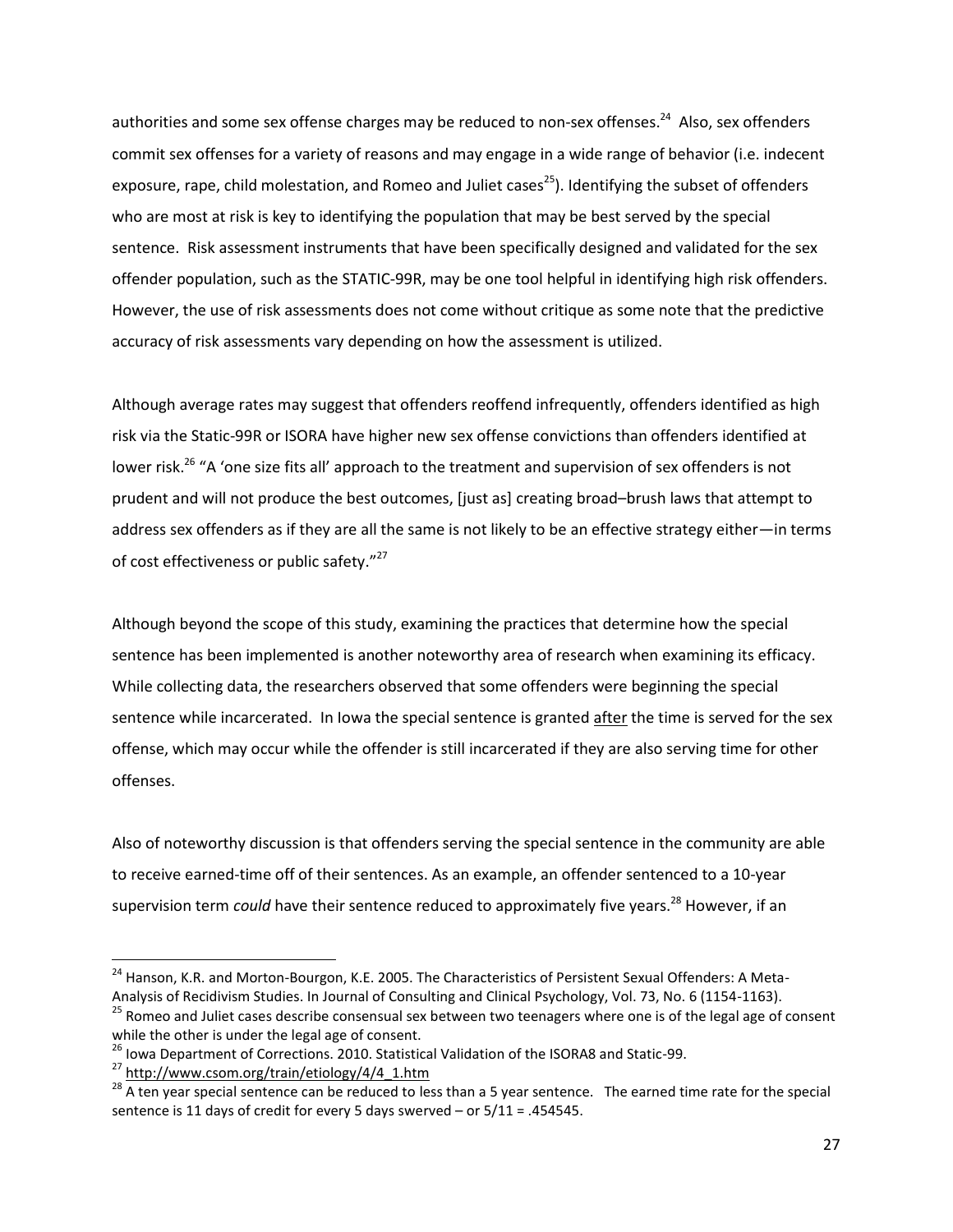offender loses all of their earned-time while on the special sentence they still could potentially serve the full 10 year period.

However, a 908.5(2)A special sentence revocation  $1<sup>st</sup>$  offense provides a two-year flat imprisonment sentence and a 908.5(2)B special sentence revocation 2<sup>nd</sup> subsequent revocation provides a five-year flat imprisonment sentence. But, offenders do not always have to serve the full flat imprisonment term associated with their special sentence revocation if their underlying special sentence expires prior. Also noteworthy is the fact that the flat imprisonment terms applied to special sentence revocations can be reduced through jail credit. Additionally, an offender can be re-paroled prior to the expiration of their revocation imprisonment period.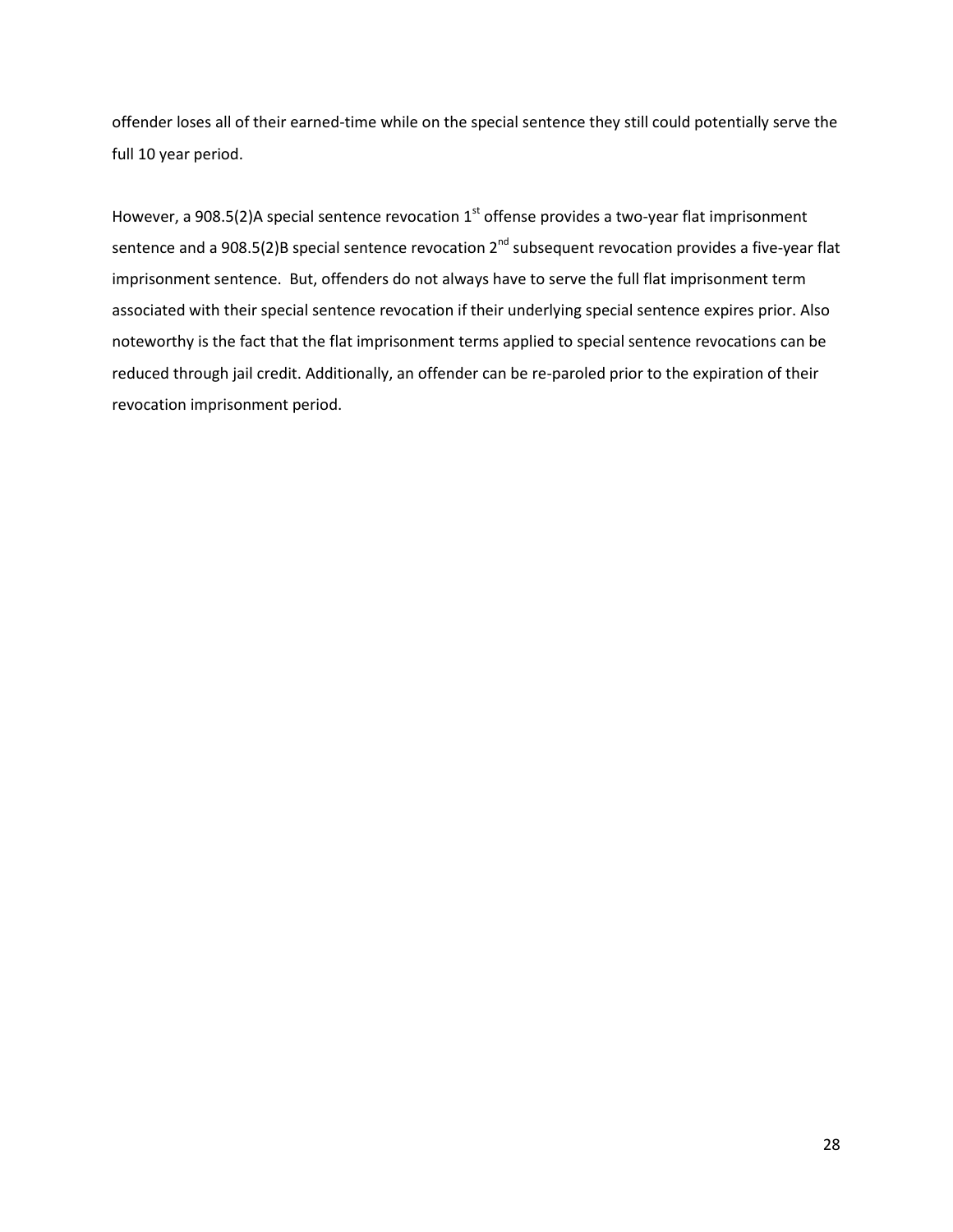## **APPENDIX A**

|                 | Sentence Range           |                          |                                 |
|-----------------|--------------------------|--------------------------|---------------------------------|
|                 | Normal Presumptive Range | <b>Crime of Violence</b> | Sex Offender Supervision Length |
| <b>Colorado</b> |                          |                          |                                 |
| Class 2 Felony  | 8-24 years               | $16-48$ years            | Lifetime                        |
| Class 3 Felony  | 4-12 years               | 8-24 years               | Lifetime                        |
| Class 4 Felony  | 2-6 years                | 4-12 years               | Lifetime                        |
| Class 5 Felony  | 1-3 years                | 2-6 years                | Lifetime                        |
| Class 6 Felony  | 12-18 months             | 15-36 months             | Lifetime                        |
| <b>lowa</b>     |                          |                          |                                 |
| Class B Felony  | Up to 25 Years           |                          | Lifetime                        |
| Class C Felony  | Up to 10 years           | Lifetime                 |                                 |
| Class D Felony  | Up to 5 years            | 10-Year                  |                                 |
| Agg. Misd.      | Up to 2 years            | 10-Year                  |                                 |
| Srs. Misd.      | Up to 1 year             |                          | 10-Year                         |

### <span id="page-28-1"></span><span id="page-28-0"></span>**Table 10: Colorado and Iowa's Offense Classes by Sentence Length and Supervision Length**<sup>29</sup>

# <span id="page-28-2"></span>**Table 11: Colorado's Crimes Subject to Lifetime Supervision by Offense Class and Sentence Length**<sup>30</sup>

| <b>Offense Description</b>                              | <b>Felony Level</b> |   |                |   |   |  |
|---------------------------------------------------------|---------------------|---|----------------|---|---|--|
|                                                         | $\overline{2}$      | 3 | $\overline{4}$ | 5 | 6 |  |
| Sexual Assault                                          | X                   | X | X              |   |   |  |
| <b>Enticement of Child</b>                              | X                   | X |                |   |   |  |
| Internet Luring of a Child                              |                     |   | X              | X |   |  |
| <b>Unlawful Sexual Contact</b>                          |                     |   | X              |   |   |  |
| Sexual Assault on a Child                               |                     | X | X              |   |   |  |
| Sexual Assault on a Child by one in a position of trust |                     | x | X              |   |   |  |
| Internet Sexual Exploitation of a Child                 |                     |   | x              |   |   |  |
| Sexual Assault on a client by a psycho therapist        |                     |   | X              |   |   |  |
| Incest                                                  |                     |   | X              |   |   |  |
| Aggravated Incest                                       |                     | X |                |   |   |  |
| Trafficking in Children                                 |                     | X |                |   |   |  |
| Sexual Exploitation of Children                         |                     | X | X              |   | X |  |
| Procurement of a child for Sexual Exploitation          |                     | X |                |   |   |  |
| Soliciting for Child Prostitution                       |                     | X |                |   |   |  |
| Pandering of a Child                                    | X                   | X |                |   |   |  |
| Procurement of a Child                                  |                     | X |                |   |   |  |
| Keeping a place of Child Prostitution                   |                     | X |                |   |   |  |
| Pimping of a Child                                      |                     | X |                |   |   |  |
| Inducement of Child Prostitution                        |                     | X |                |   |   |  |
| Patronizing a Prostituted Child                         |                     | X |                |   |   |  |

<sup>&</sup>lt;sup>29</sup> Shipley, J., Moe, J., and Jarrett, C. 2008. Laws Governing Sex Offenders in Colorado.

l

 $30$  Ibid.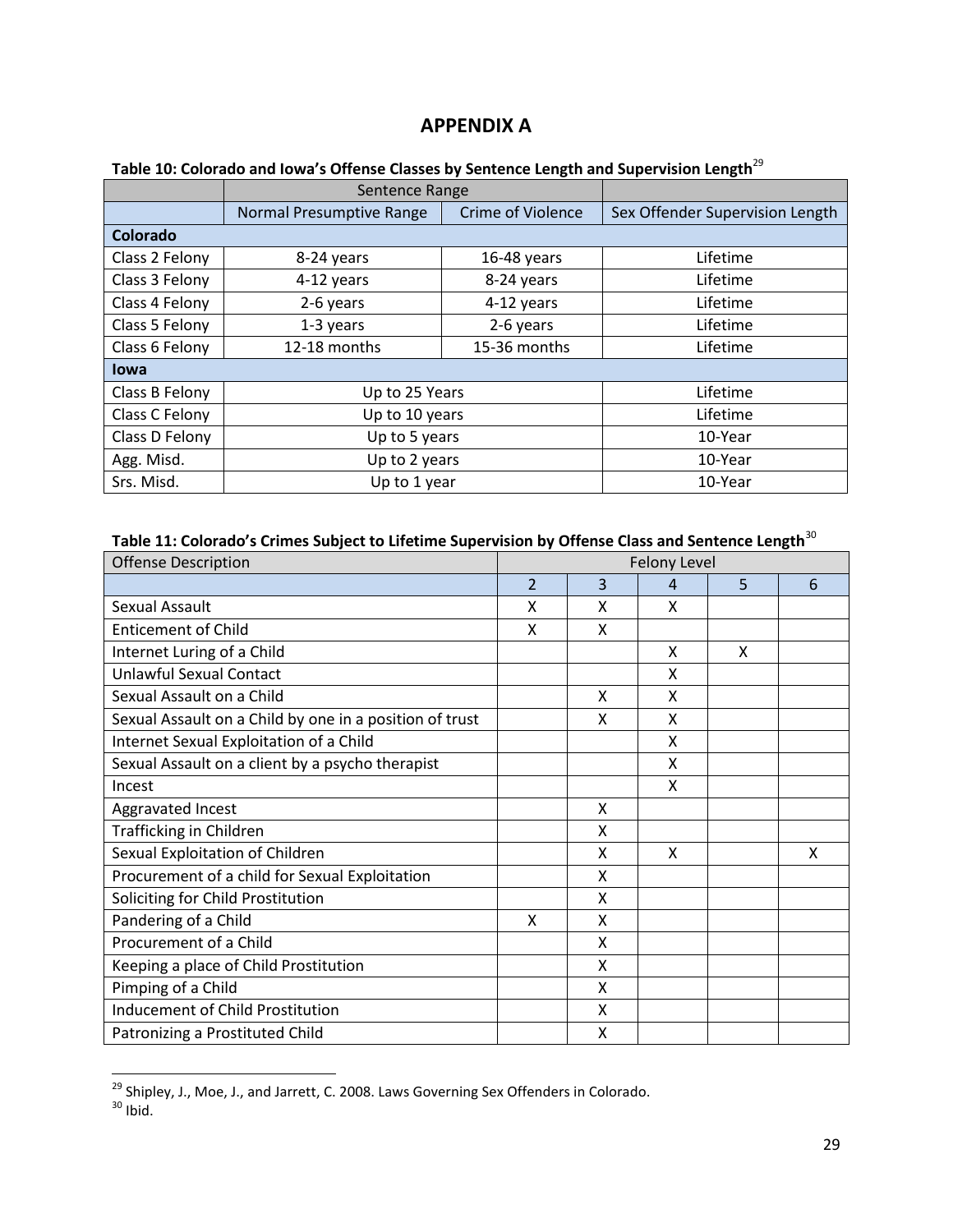# **APPENDIX B**

| Table 12: Sex Offense Charging and Convicting Practices for Offenders Convicted of a Sex Offense |              |             |              |                |             |                |             |             |             |             |             |              |
|--------------------------------------------------------------------------------------------------|--------------|-------------|--------------|----------------|-------------|----------------|-------------|-------------|-------------|-------------|-------------|--------------|
|                                                                                                  | <b>FY02</b>  | <b>FY03</b> | <b>FY04</b>  | <b>FY05</b>    | <b>FY06</b> | <b>FY07</b>    | <b>FY08</b> | <b>FY09</b> | <b>FY10</b> | <b>FY11</b> | <b>FY12</b> | <b>FY13</b>  |
| A Fel                                                                                            |              |             |              |                |             |                |             |             |             |             |             |              |
| Charges                                                                                          | $\mathbf{1}$ | 2           | 4            | $\overline{2}$ | 0           | 4              | 7           | 4           | 5           | 5           | 9           | 11           |
| Convs                                                                                            | $\mathbf{1}$ | 0           | $\mathbf{1}$ | $\mathbf{1}$   | 0           | $\overline{2}$ | 1           | 4           | $\mathbf 1$ | 5           | 5           | $\mathbf{1}$ |
| B Fel                                                                                            |              |             |              |                |             |                |             |             |             |             |             |              |
| Charges                                                                                          | 231          | 218         | 274          | 243            | 245         | 237            | 237         | 192         | 205         | 224         | 285         | 235          |
| Convs                                                                                            | 54           | 28          | 27           | 41             | 41          | 45             | 28          | 31          | 32          | 28          | 57          | 40           |
| C Fel                                                                                            |              |             |              |                |             |                |             |             |             |             |             |              |
| Charges                                                                                          | 534          | 594         | 532          | 568            | 611         | 741            | 549         | 538         | 554         | 586         | 670         | 824          |
| Convs                                                                                            | 227          | 253         | 213          | 220            | 284         | 257            | 235         | 208         | 224         | 237         | 255         | 271          |
| D Fel                                                                                            |              |             |              |                |             |                |             |             |             |             |             |              |
| Charges                                                                                          | 250          | 288         | 274          | 270            | 218         | 192            | 205         | 134         | 120         | 195         | 178         | 183          |
| Convs                                                                                            | 145          | 127         | 146          | 131            | 86          | 80             | 59          | 73          | 57          | 75          | 60          | 34           |
| <b>Aggravated Misdemeanor</b>                                                                    |              |             |              |                |             |                |             |             |             |             |             |              |
| Charges                                                                                          | 315          | 421         | 407          | 295            | 424         | 374            | 296         | 319         | 354         | 295         | 304         | 290          |
| Convs                                                                                            | 198          | 218         | 192          | 133            | 152         | 187            | 142         | 155         | 161         | 158         | 143         | 66           |
| <b>Serious Misdemeanor</b>                                                                       |              |             |              |                |             |                |             |             |             |             |             |              |
| Charges                                                                                          | 322          | 352         | 217          | 232            | 199         | 195            | 201         | 156         | 161         | 313         | 177         | 242          |
| Convs                                                                                            | 81           | 134         | 90           | 109            | 85          | 81             | 103         | 61          | 84          | 93          | 74          | 73           |

<span id="page-29-1"></span><span id="page-29-0"></span>**Table 12: Sex Offense Charging and Convicting Practices for Offenders Convicted of a Sex Offense**<sup>31</sup>

*Source: Justice Data Warehouse*

<span id="page-29-2"></span>

|                        | <b>FY02</b> | <b>FY03</b> | <b>FY04</b> | <b>FY05</b> | <b>FY06</b> | <b>FY07</b> | <b>FY08</b> | <b>FY09</b> | <b>FY10</b> | <b>FY11</b> | <b>FY12</b> | <b>FY13</b> |
|------------------------|-------------|-------------|-------------|-------------|-------------|-------------|-------------|-------------|-------------|-------------|-------------|-------------|
| A Fel                  |             |             |             |             | 0           |             | ┻           |             |             | 3           | 6           |             |
| <b>B</b> Fel           | 30          | 19          | 21          | 20          | 21          | 25          | 19          | 24          | 19          | 24          | 31          | 22          |
| C Fel                  | 151         | 163         | 151         | 176         | 191         | 183         | 168         | 157         | 183         | 180         | 177         | 192         |
| D Fel                  | 94          | 80          | 107         | 100         | 69          | 68          | 50          | 61          | 51          | 68          | 56          | 67          |
| <b>Aggravated Misd</b> | 140         | 148         | 140         | 111         | 110         | 116         | 96          | 111         | 116         | 124         | 108         | 97          |
| Serious Misd           | 58          | 57          | 56          | 59          | 58          | 55          | 58          | 38          | 42          | 43          | 34          | 51          |
| Total                  | 474         | 468         | 476         | 467         | 449         | 449         | 392         | 393         | 412         | 442         | 412         | 430         |

*Source: Justice Data Warehouse*

 $\overline{\phantom{a}}$  . The contract of  $\overline{\phantom{a}}$  ,  $\overline{\phantom{a}}$  ,  $\overline{\phantom{a}}$  ,  $\overline{\phantom{a}}$  ,  $\overline{\phantom{a}}$  ,  $\overline{\phantom{a}}$  ,  $\overline{\phantom{a}}$  ,  $\overline{\phantom{a}}$  ,  $\overline{\phantom{a}}$  ,  $\overline{\phantom{a}}$  ,  $\overline{\phantom{a}}$  ,  $\overline{\phantom{a}}$  ,  $\overline{\phantom{a}}$  ,  $\overline{\phantom{a$ 

 $31$  Includes 709, 728.12, and 726.2 offenses.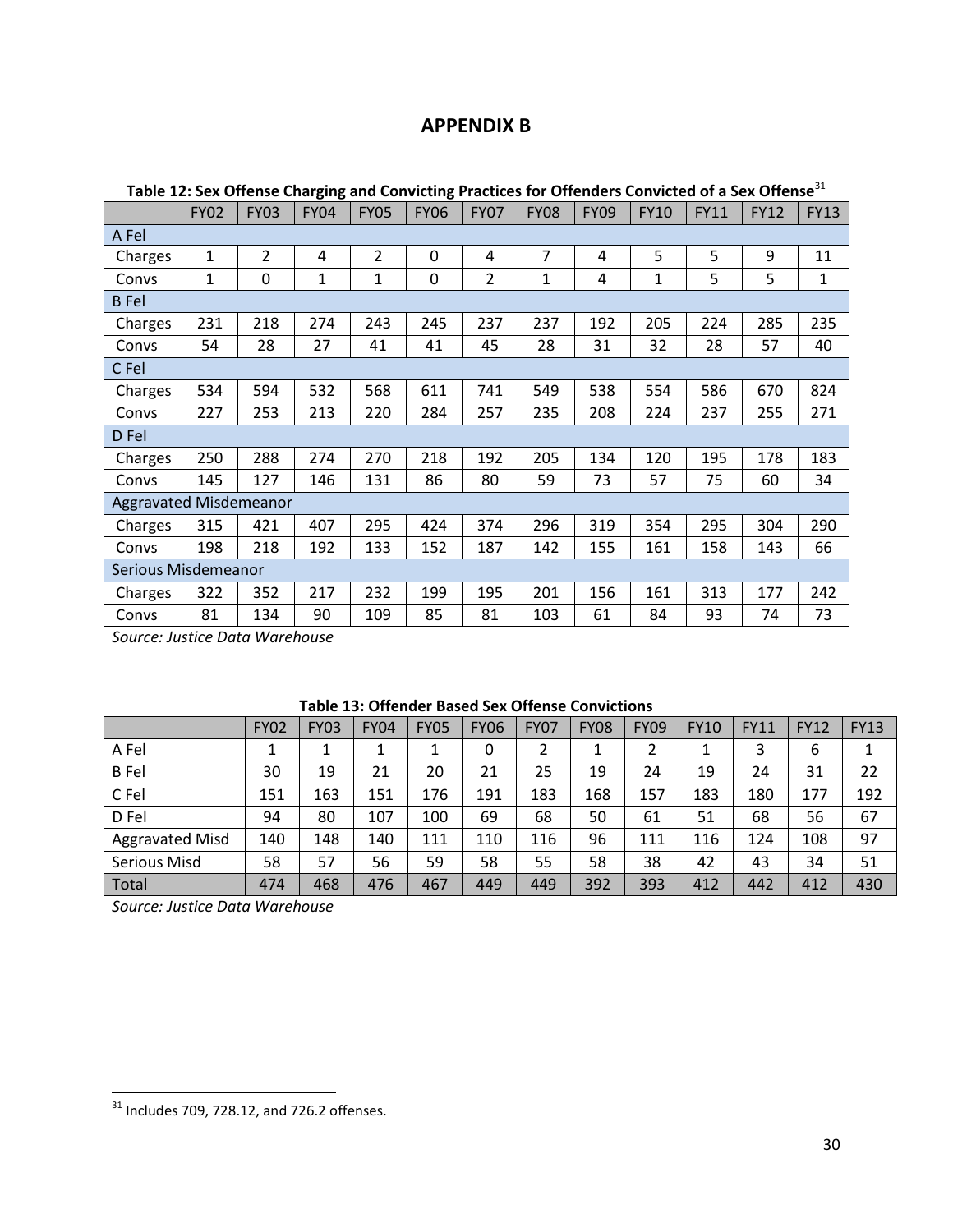# **APPENDIX C**

### **Table 14: Sample Characteristics**

<span id="page-30-1"></span><span id="page-30-0"></span>

|                                               |                | <b>Special Sentence</b> |                | Comparison | <b>Total</b>            |
|-----------------------------------------------|----------------|-------------------------|----------------|------------|-------------------------|
|                                               | $\mathsf{N}$   | % of Total              | ${\sf N}$      | % of Total | N                       |
| <b>Convicting Offense</b>                     |                |                         |                |            |                         |
| C Felony                                      |                |                         |                |            |                         |
| Lascivious Acts w/Child                       | $\overline{7}$ | 2.0%                    | 0              | 0.0%       | $\overline{\mathbf{z}}$ |
| Sex Abuse 3rd                                 | 23             | 6.7%                    | 34             | 10.2%      | 57                      |
| <b>Sexual Predator Prior</b>                  | $\mathbf{1}$   | 0.3%                    | 0              | 0.0%       | $\mathbf{1}$            |
| Sexual Exploit                                | $\mathbf 0$    | 0.0%                    | $\mathbf{1}$   | 0.3%       | $\mathbf{1}$            |
| <b>Total</b>                                  | 31             | 9.0%                    | 35             | 10.5%      | 66                      |
| D Felony                                      |                |                         |                |            |                         |
| Asslt. to Commit Sex Abuse                    | 22             | 6.4%                    | $\overline{7}$ | 2.1%       | 29                      |
| Incest                                        | 4              | 1.1%                    | $\mathbf{1}$   | 0.3%       | 5                       |
| Lascivious Acts w/Child                       | 29             | 8.4%                    | 54             | 16.3%      | 83                      |
| Sexual Exploitation                           | $\overline{2}$ | 0.6%                    | $\mathbf 0$    | 0.0%       | $\overline{2}$          |
| <b>Total</b>                                  | 57             | 16.5%                   | 62             | 18.7%      | 119                     |
| <b>Aggravated Misdemeanor</b>                 |                |                         |                |            |                         |
| Asslt. to Commit Sex Abuse                    | 117            | 33.9%                   | 80             | 24.1%      | 197                     |
| Indecent Contact w/Child                      | 46             | 13.3%                   | 55             | 16.6%      | 101                     |
| Sexual Exploitation                           | 17             | 4.9%                    | 6              | 1.8%       | 23                      |
| <b>Total</b>                                  | 180            | 52.2%                   | 141            | 42.5%      | 321                     |
| Serious Misdemeanor                           |                |                         |                |            |                         |
| Indecent Exposure                             | 58             | 16.8%                   | 78             | 23.5%      | 136                     |
| <b>Invasion of Privacy</b>                    | 10             | 2.9%                    | $\mathbf 0$    | 0.0%       | 10                      |
| Lascivious Conduct with Minor                 | 8              | 2.3%                    | 6              | 1.8%       | 14                      |
| Sexual Predator Prior Conv.                   | $\mathbf{1}$   | 0.3%                    | 0              | 0.0%       | 1                       |
| Sexual Exploitation                           | $\mathbf 0$    | 0.0%                    | 10             | 3.0%       | 10                      |
| <b>Total</b>                                  | 77             | 22.3%                   | 94             | 28.3%      | 171                     |
| <b>Offenders who Received Reduced Charges</b> |                |                         |                |            |                         |
| Charges Reduced*                              | 8              | 2.3%                    | 77             | 23.2%      | 85                      |
| Convicted as Charged*                         | 337            | 97.7%                   | 255            | 76.8%      | 592                     |
| <b>Supervision Status Prior to</b>            |                |                         |                |            |                         |
| Prison*                                       | 117            | 33.9%                   | 85             | 25.6%      | 202                     |
| Probation*                                    | 178            | 51.6%                   | 228            | 68.7%      | 406                     |
| Parole*                                       | 3              | 0.9%                    | 15             | 4.5%       | 18                      |
| <b>Work Release</b>                           | $\overline{7}$ | 2.0%                    | 4              | 1.2%       | 11                      |
| Pretrial Release w/Sup*                       | 5              | 1.4%                    | $\mathbf 0$    | 0.0%       | 5                       |
| Jail*                                         | 35             | 10.1%                   | $\mathbf 0$    | 0.0%       | 35                      |
| <b>Total</b>                                  | 345            | 100%                    | 332            | 100%       | 677                     |

*\*Significance was calculated at a 95% confidence level*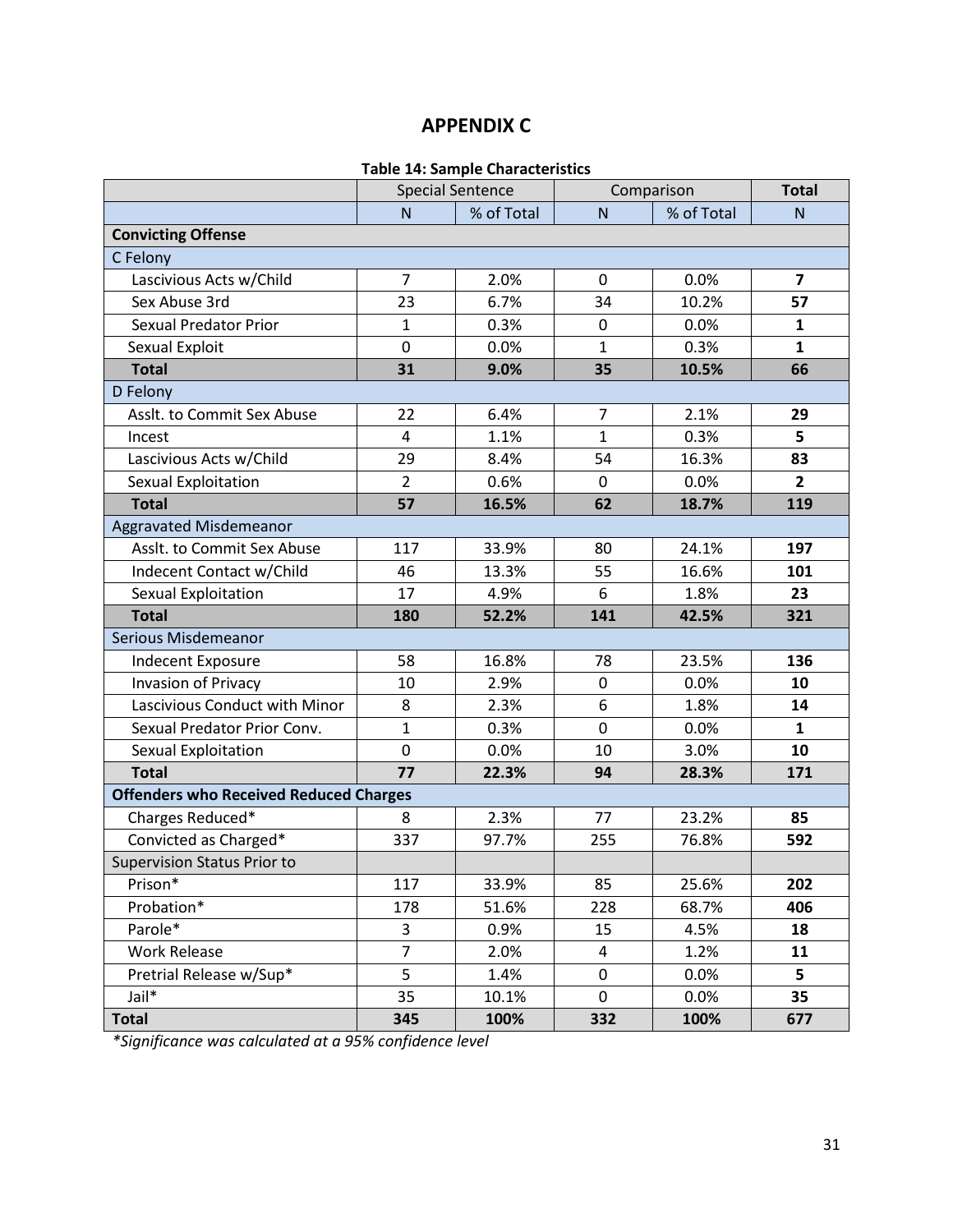#### **APPENDIX D**

<span id="page-31-0"></span>Offenders were excluded from the analysis if their supervision status was that of interstate compact (meaning that they were supervised out-of-state), if they were paroled to detainer or deported, or if their supervision was terminated for any reason other than a new conviction. Offenders were also excluded from the analysis if they were unable to be tracked for three years in the community. Several offenders were excluded because their deaths occurred prior to the end of the three-year tracking period. Death information was initially gathered using ICON, but because some offender's deaths could not be verified in ICON, some individual searches were performed using the Social Security Death Index. Nonetheless, it is possible that some offenders in either group may have died.

An additional 80 comparison group offenders were removed from the sample because they were convicted of Class B felonies, while there were no B felons in the special sentence group.<sup>32</sup> Also, seven special sentence female offenders and one female in the comparison group were removed from the analysis because women were over-represented in the study group.

Two offenders were present in both the special sentence and comparison groups. Each of these two offenders could be tracked independently for three years following each sex offense conviction. Because their periods of supervision did not overlap, these two offenders remained in both groups.

Initial analysis revealed that the special sentence and comparison groups differed significantly in regards to convicting offense class. There were significantly more felons present in the comparison group and more misdemeanants in the special sentence group. The comparison group was therefore reduced so that similar proportions of C and D felons and aggravated and serious misdemeanants were studied. To obtain a comparable, random sample, offenders in the comparison group were sorted by ICON number, a random numeric identifier assigned to each offender after entering prison. For C felons every eighth offender in the comparison file was selected for analysis, for D felons every fourth offender was selected, and for aggravated misdemeanants, every other offender was selected. Because the original groups had similar proportions of serious misdemeanants, this group was not reduced. While there continues to be significantly greater proportions of aggravated misdemeanants in the special sentence

l

 $32$  All Class B sex offenses are currently "70 percent" crimes that require a mandatory minimum term of 17.5 years. None who have received the special sentence have yet been released to special sentence supervision.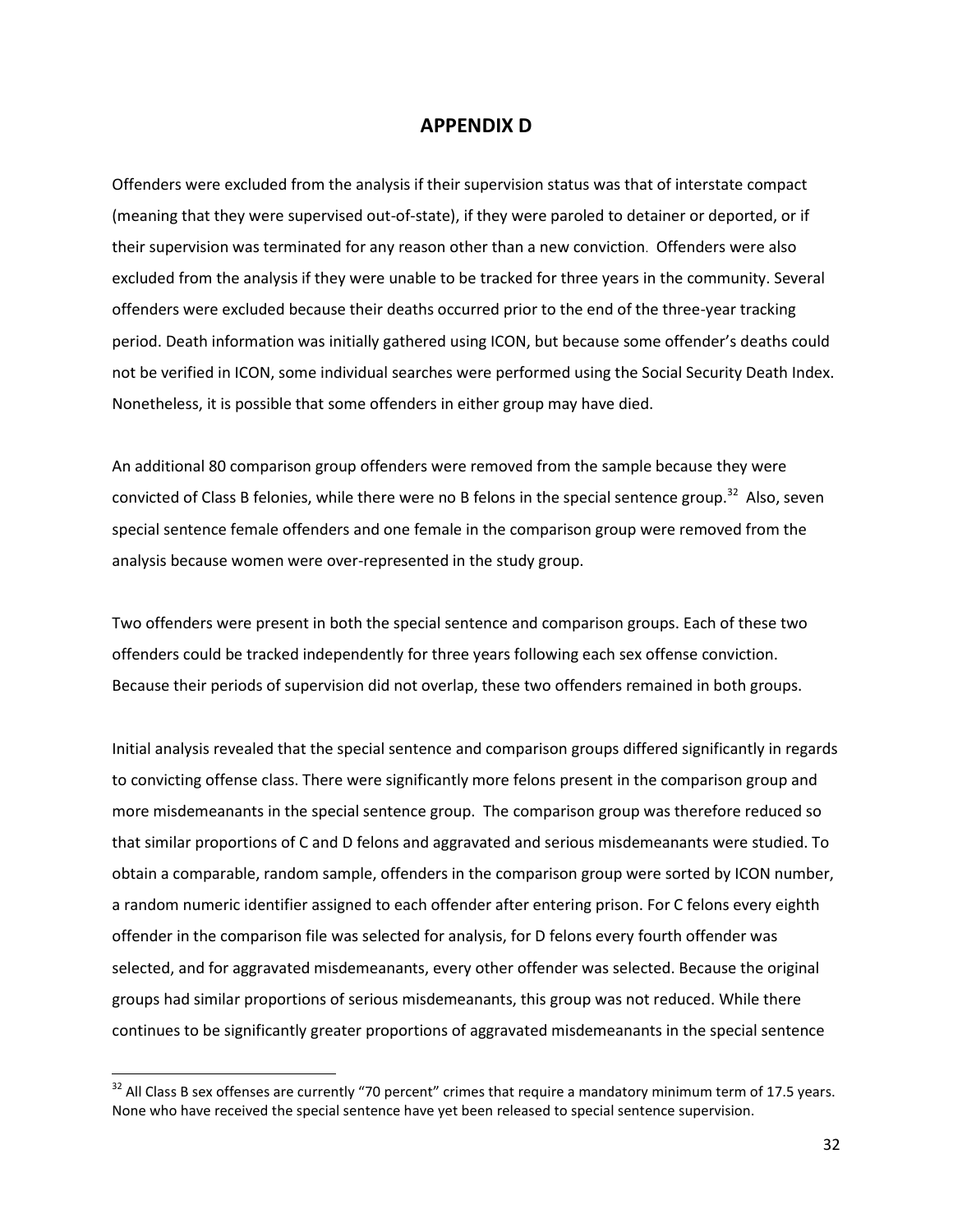group, the reduced sample is more comparable than the original sample. The final sample included 345 special sentence offenders and 332 offenders convicted of a sex offense prior to the special sentence.